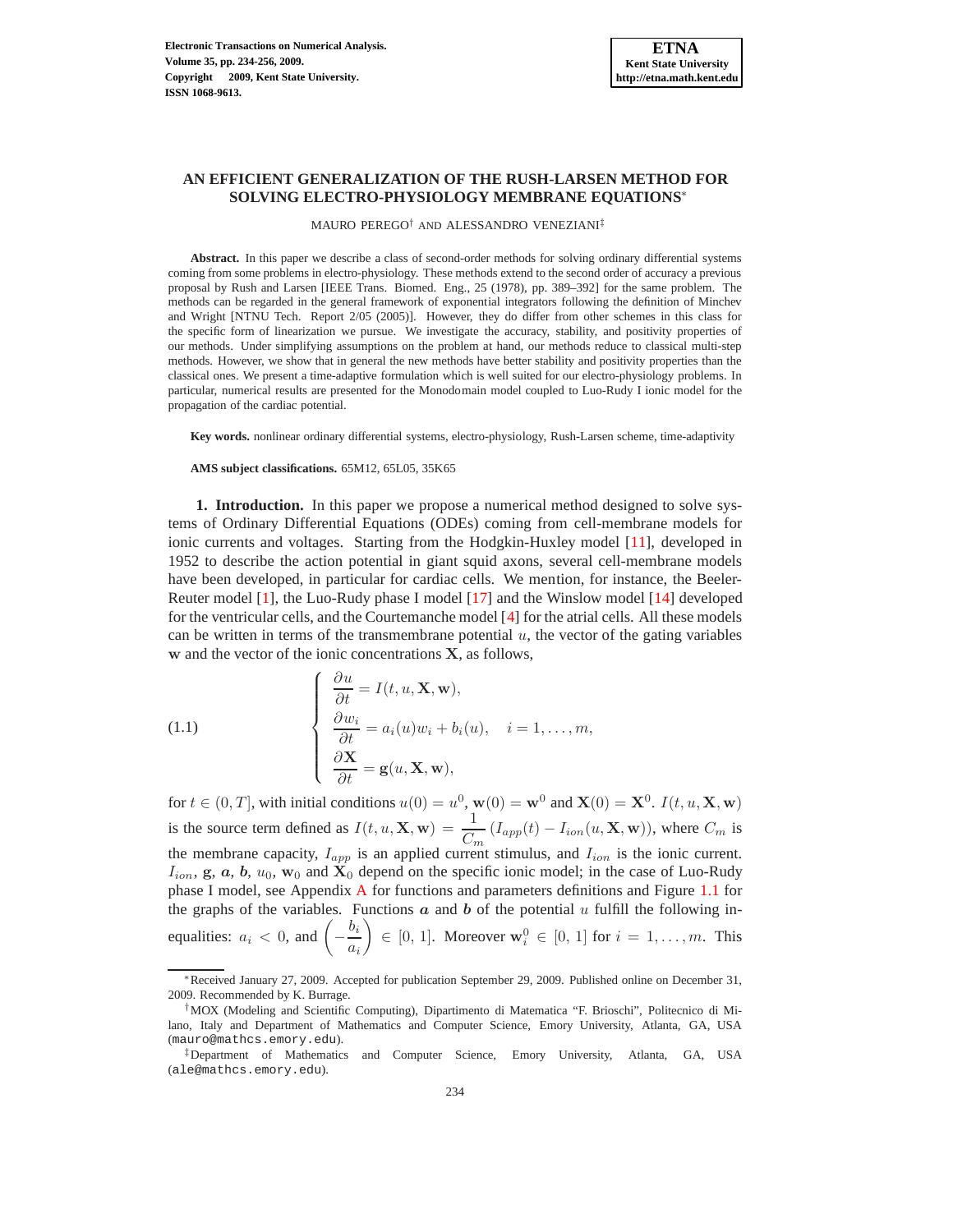implies that  $w_i \in [0, 1]$ ; see Section [3.4.](#page-8-0) Typically, the system [\(1.1\)](#page-0-0) is stiff and the gating variables feature high gradients. The most popular method for solving this system in the computational electro-cardiology community is the simple first order scheme proposed by Rush and Larsen [\[25\]](#page-22-3) which guarantees that the numerical solutions for gating variables are in the range [0, 1]. In the same paper Rush and Larsen proposed a very simple time adaptive algorithm, based merely on the values of  $\frac{\partial u}{\partial t}$ . Another popular way to solve system [\(1.1\)](#page-0-0) is to use the more complex Runge-Kutta  $(R\breve{K})$  schemes. Here we present a second order extension of the Rush-Larsen scheme and a time adaptive strategy based on predictor-corrector error estimates. Following the definition of *exponential integrators* advocated<sup>[1](#page-1-0)</sup> in [\[18\]](#page-22-4), our schemes fall into this class. However, these schemes originate from a peculiar linearization of the original problem  $(1.1)$  (that is neither linear nor semi-linear) which makes them different from other methods in this class, such as Lawson or exponential time differencing methods.

In order to simulate the action potential propagation in the myocardium, ionic models in the form  $(1.1)$  need to be coupled with the so-called Monodomain or Bidomain systems of Partial Differential Equations (PDEs). For an introduction to these models, see, e.g., [\[22\]](#page-22-5). Monodomain and Bidomain systems are commonly discretized using an IMplicit-EXplicit (IMEX) approach for the PDEs and the Rush-Larsen or RK schemes for the ionic model; see [\[5,](#page-21-2) [7\]](#page-21-3). In [\[23,](#page-22-6) [26\]](#page-22-7) a second order method based on an operator-splitting technique was proposed for the time discretization of the PDEs, while a RK scheme was used for discretizing the ionic model. More complex time and space adaptive methods are presented in [\[3,](#page-21-4) [6,](#page-21-5) [29\]](#page-22-8). We solve the coupled problem with a second order IMEX scheme combined with our extended Rush-Larsen scheme for the ionic model. Time adaptive strategy for the coupled problem is extended as well. One dimensional simulations, using Finite Element discretization, are reported for the solution of Monodomain system, illustrating the effectiveness of our method.

The outline of the paper is as follows. In Section [2](#page-1-1) we recall the Rush-Larsen method and present our extension. Section [3](#page-3-0) is devoted to the theoretical analysis of the new method. We investigate convergence, absolute stability regions, and positivity properties. Our scheme can be viewed as a generalization of first and second order multistep methods. We prove that our generalization guarantees better stability and positivity properties. Section [4](#page-10-0) describes some practical details on using the new scheme for the electro-physiology equations. Section [5](#page-12-0) presents the time-adaptive formulation of our method. Numerical results for the Monodomain problem in electro-cardiology are presented in Section [6.](#page-15-0) Throughout the paper, bold characters denote vectors.

<span id="page-1-1"></span>**2. The scheme.** For the sake of simplicity we introduce our schemes for the following scalar initial value problem,

<span id="page-1-2"></span>(2.1) 
$$
\begin{cases} \frac{dy}{dt} = f(t, y) = a(t, y) y + b(t, y), \quad t \in (0, T], \\ y(0) = y^0. \end{cases}
$$

Extension to systems in the form  $(1.1)$  is straightforward and will be discussed later on.

Given a generic non-linear ordinary differential equation, there are clearly many different ways of recasting it in the form  $(2.1)$ . In applications, the identification of a and b is determined by the problem at hand; see  $(1.1)$ . A particular class of problems for which a specific choice of the coefficients a and b leads to good positivity properties is analyzed in Section [3.4.](#page-8-0)

<span id="page-1-0"></span><sup>&</sup>lt;sup>1</sup>"An exponential integrator is a numerical method which involves an exponential function (or a a related function) of the Jacobian or an approximation of it."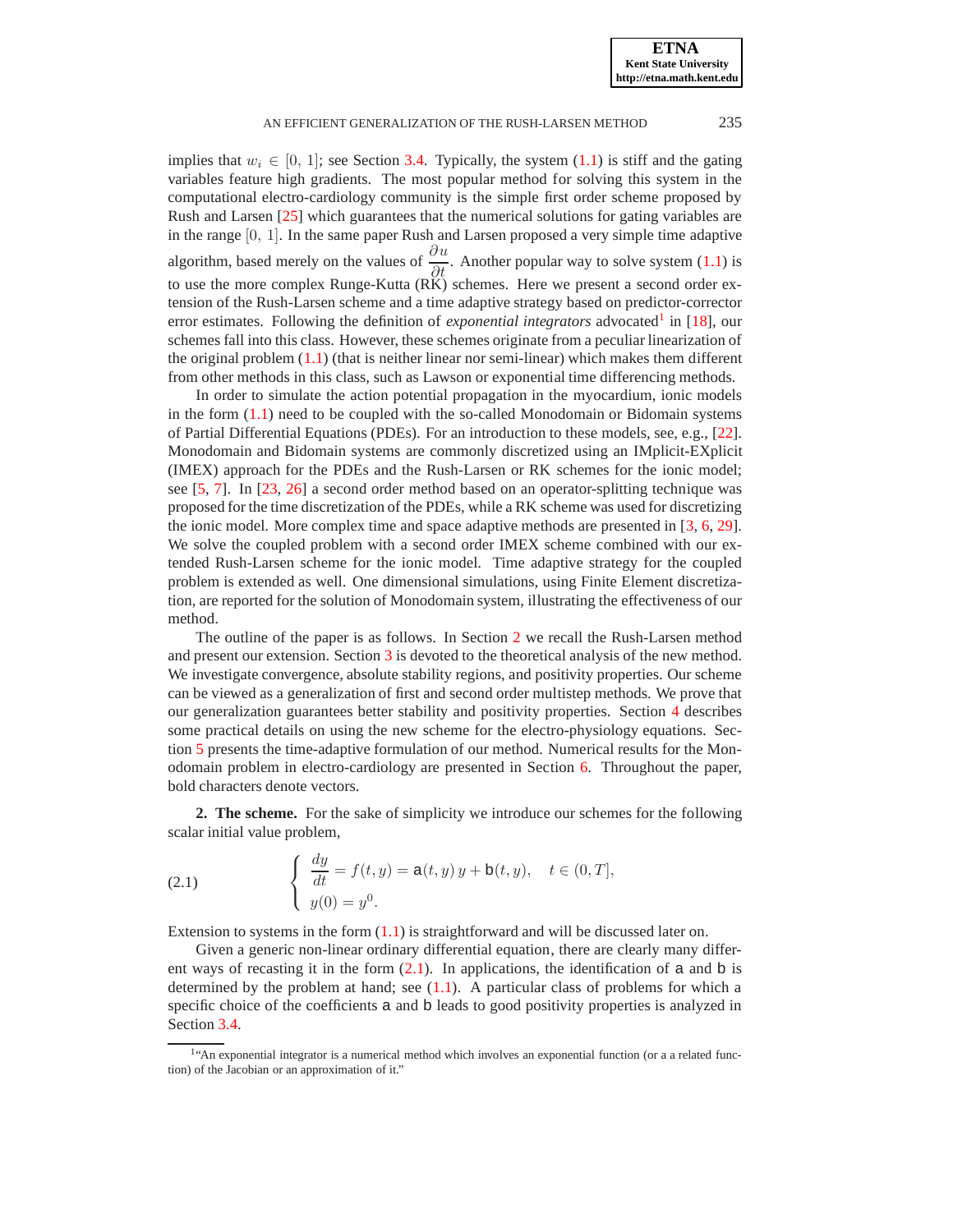

<span id="page-2-0"></span>FIG. 1.1. *Variables of the Luo-Rudy model as functions of time (in* ms*): transmembrane potential* u *(*mV *) and intracellular calcium* Ca *(*M*) in the first row, the gating variables* h*,* j*,* m*,* d*,* f*, and* x *in the last three rows.*

Rush and Larsen [\[25\]](#page-22-3) proposed the following numerical scheme for the solution of [\(2.1\)](#page-1-2),

<span id="page-2-1"></span>(2.2) 
$$
\begin{cases} y^{n+1} = e^{a^n h} \left( y^n + \frac{b^n}{a^n} \right) - \frac{b^n}{a^n}, & n = 0, ..., N, \\ y(0) = y^0, & \end{cases}
$$

where  $y^n$  is the approximation of the solution  $y(t^n)$ ,  $t^n = n h$ ,  $T = Nh$ , and  $h > 0$  is the time-step. The expressions  $a^n$  and  $b^n$  are defined as  $a^n = a(t^n, y^n)$  and  $b^n = a(t^n, y^n)$ , respectively. This method stems from considering the functions a and b constant on the interval  $(t^n, t^{n+1}]$  and equal to  $a^n$  and  $b^n$ ;  $y^{n+1}$  is the exact solution at time  $t^{n+1}$  of the linearized differential system,

(2.3) 
$$
\begin{cases} \frac{d\tilde{y}}{dt} = a^n \tilde{y} + b^n, \quad t \in (t^n, t^{n+1}], \\ \tilde{y}(t^n) = y^n, \end{cases}
$$

for  $n = 0, \ldots N$ . Even if this scheme is explicit, the stability bound is significantly less restrictive than the one of the classical Forward Euler (FE) method. For instance, when solving the Luo-Rudy model in the cases presented in Section [4,](#page-10-0) FE is stable under the condition  $h \leq 0.01$  ms, while Rush-Larsen is stable for  $h \leq 0.1$  ms. Moreover, the numerical solution for the gating variables is in the physiological range  $[0, 1]$  with the Rush Larsen scheme even for large values of  $h$ , while this is not the case for the FE solution. We give an explanation of these results in Sections [3.3](#page-7-0) and [3.4.](#page-8-0) Unfortunately, the original Rush-Larsen scheme is only first order accurate. We therefore devise a second order extension. Let us start by rewriting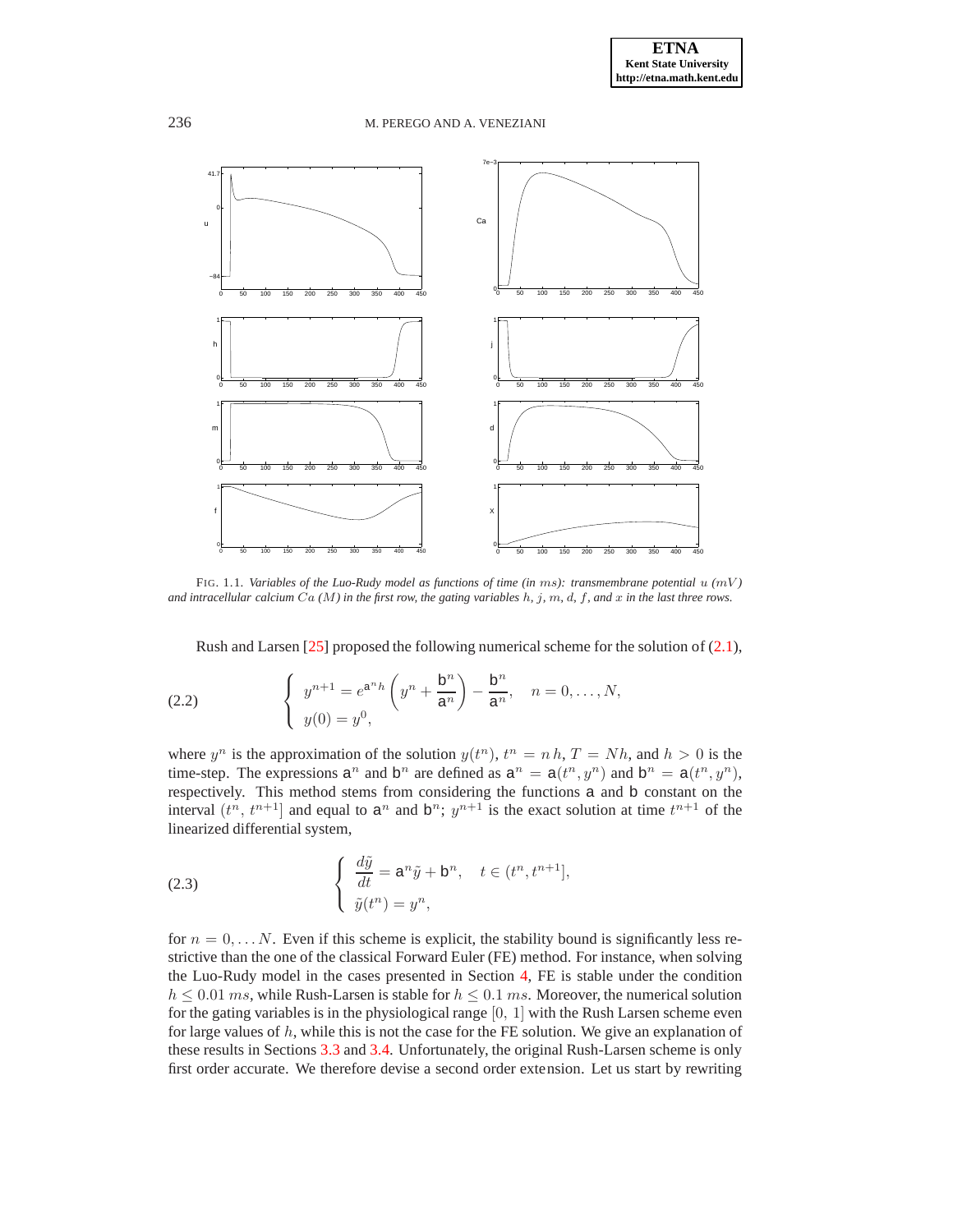scheme [\(2.2\)](#page-2-1) in the following form,

(2.4) 
$$
\begin{cases} y^{n+1} = e^{a^n h} y^n + h \Phi(a^n h) b^n = y^n + h \Phi(a^n h) (a^n y^n + b^n), \\ y(0) = y^0, \end{cases}
$$

for  $n = 0, \ldots N$ , with

$$
\Phi(x) = \begin{cases} \frac{e^x - 1}{x}, & x \neq 0, \\ 1, & x = 0. \end{cases}
$$

For  $a = 0$  the scheme reduces to the Forward Euler (FE) scheme.

In order to increase the accuracy of this scheme, we evaluate the functions a and b at  $t^{n+\frac{1}{2}}$ , namely,

<span id="page-3-3"></span>(2.5) 
$$
\begin{cases} y^{n+1} = y^n + h\Phi(\mathsf{a}^{n+\frac{1}{2}}h)(\mathsf{a}^{n+\frac{1}{2}}y^n + \mathsf{b}^{n+\frac{1}{2}}), & n = 0, \dots, N, \\ y(0) = y^0, & \end{cases}
$$

where  $a^{n+\frac{1}{2}}$  and  $b^{n+\frac{1}{2}}$  are approximations of  $a(t^{n+\frac{1}{2}})$  and  $b(t^{n+\frac{1}{2}})$ . In particular, we select for  $n = 1, \ldots, N$ ,

<span id="page-3-1"></span>(2.6) 
$$
a^{n+\frac{1}{2}} = c_{-1}a^{n+1} + c_0a^n + c_1a^{n-1}, \quad b^{n+\frac{1}{2}} = c_{-1}b^{n+1} + c_0b^n + c_1b^{n-1},
$$

$$
a^{\frac{1}{2}} = c_{-1}a^1 + (c_0 + c_1)a^0, \quad b^{\frac{1}{2}} = c_{-1}b^1 + (c_0 + c_1)b^0,
$$

where  $c_{-1}$ ,  $c_0$ , and  $c_1$  are coefficients to be determined. For the sake of notation, in the sequel we set  $\omega = c_{-1} - c_1$  and  $\theta = c_{-1} + c_1$ . By requiring that the approximations [\(2.6\)](#page-3-1) are exact for both constant and linear functions, we get the constraints

$$
(2.7) \quad\n\begin{aligned}\n& c_{-1} + c_0 + c_1 = \theta + c_0 = 1 \\
& c_{-1} - c_1 = \omega = \frac{1}{2}\n\end{aligned}\n\right\} \Rightarrow\nc_{-1} = \frac{\theta}{2} + \frac{1}{4},\n\begin{aligned}\n& c_0 = 1 - \theta,\n\end{aligned}\n\text{ and } c_1 = \frac{\theta}{2} - \frac{1}{4}.
$$

We can force  $(2.6)$  to be exact also for quadratic functions (yielding third order accuracy of the approximation [\(2.6\)](#page-3-1)) with  $c_0 = 3/4$ ,  $c_1 = 3/8$  and  $c_{-1} = -1/8$ . However, this does not improve the overall accuracy of the scheme, as we prove in the next subsection (see [\(3.2\)](#page-3-2) below), since this just improves the accuracy in the estimates of  $a^{n+\frac{1}{2}}$  and  $b^{n+\frac{1}{2}}$ , not the accuracy of the linearization procedure in [\(2.5\)](#page-3-3). Therefore, we select  $\theta$  on the basis of stability or efficiency constraints rather than on accuracy arguments.

# **3. Analysis of the methods.**

<span id="page-3-0"></span>**3.1. Consistency.** If a and b are sufficiently regular functions, the following local truncation error (LTE) can be derived from standard Taylor expansions (prime symbol means differentiation),

<span id="page-3-4"></span>(3.1) 
$$
(LTE_1) = \frac{1}{h}(y(t^{n+1}) - y^{n+1}) = \left(\frac{1}{2} - \omega\right) \left(\mathbf{a}'(t^n)y(t^n) - \mathbf{b}'(t^n)\right)h + o(h).
$$

In particular, for  $\omega = \frac{1}{2}$ , the first term on the right hand side vanishes. Upon expanding the  $o(h)$  term, the local truncation error reads

<span id="page-3-2"></span>(3.2) 
$$
\left(\text{LTE}_2\right) = \left(\frac{1}{6} - \frac{\theta}{2}\right) \left(\text{a}''(t^n) y_i(t^n) - \text{b}''(t^n)\right)h^2 + \frac{1}{12}\left(\text{a}'(t^n)\text{b}^n - \text{a}^n\text{b}'(t^n)\right)h^2 + o(h^2).
$$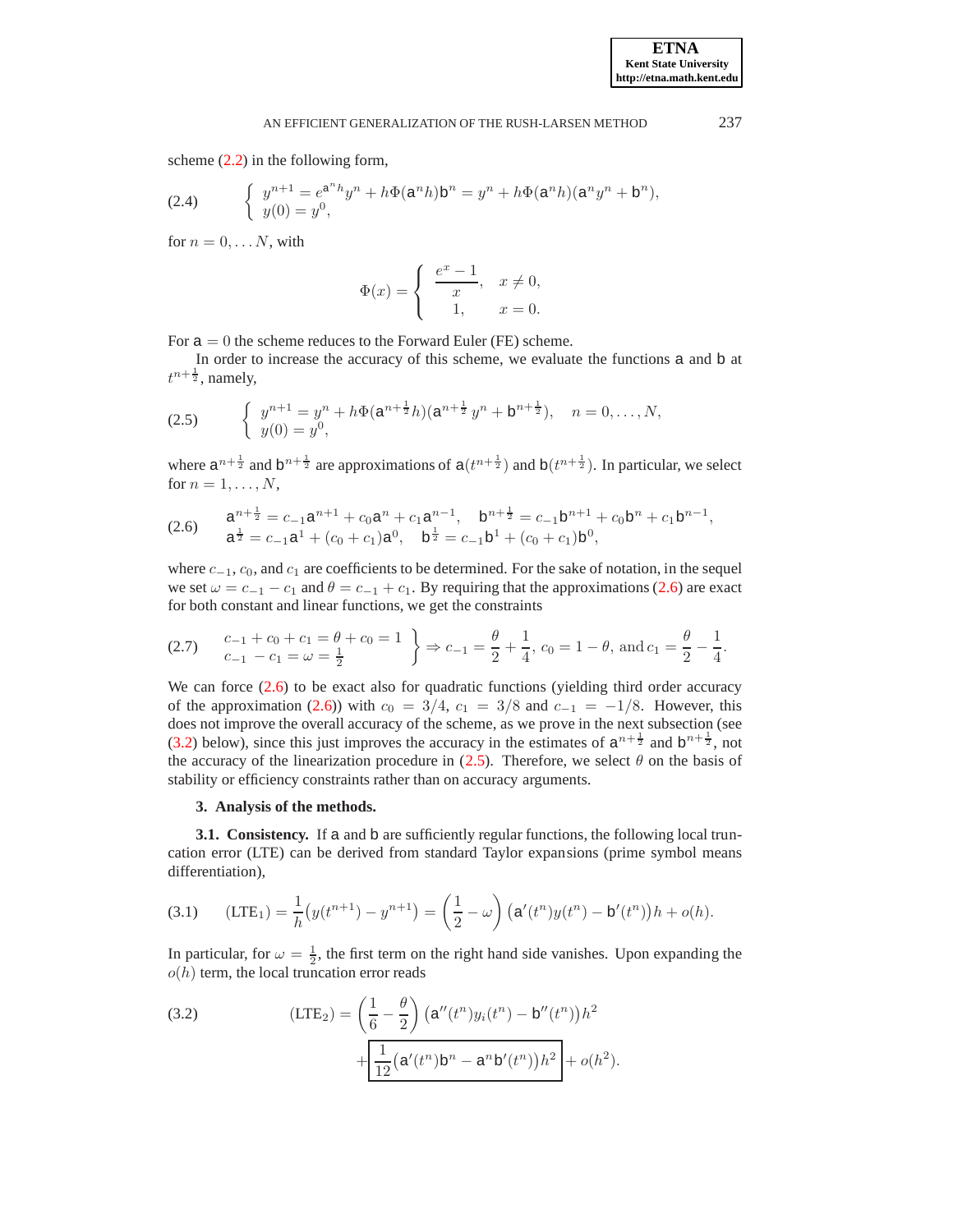TABLE 3.1 *Coefficients of the numerical schemes.*

<span id="page-4-0"></span>

|                        | $c_{-1}$                            | $c_0$          | $_{c_1}$       |
|------------------------|-------------------------------------|----------------|----------------|
| $FE*$                  |                                     |                |                |
| $\mathbf{M}^*(\theta)$ | $\frac{\theta}{2}$<br>$\frac{1}{4}$ | $-\theta$      |                |
| AB2* $(M^*(-1/2))$     |                                     | $\frac{3}{2}$  | ᢛ              |
| $CN^*(M^*(1/2))$       | $\frac{1}{2}$                       | $\frac{1}{2}$  |                |
| AM3* $(M^*(1/3))$      | $\frac{5}{12}$                      | $\frac{8}{12}$ | 1 <sub>2</sub> |

From [\(3.1\)](#page-3-4) and [\(3.2\)](#page-3-2), we get that the LTE vanishes when  $h \to 0$  (consistency). However, the dependence of LTE on h is at most quadratic, independently of  $\theta$ , due to the presence of the boxed term. This limits the accuracy of the schemes [\(2.5\)](#page-3-3) to second order.

Notice that the proposed schemes reduce to classical two-step Adams schemes when  $a = 0$ . As a matter of fact, in this case the scheme reduces to

$$
y^{n+1} = y^n + h\left(\left(\frac{\theta}{2} + \frac{1}{4}\right)b^{n+1} + (1-\theta)b^n + \left(\frac{\theta}{2} - \frac{1}{4}\right)b^{n-1}\right), \quad n = 0, \dots, N.
$$

We denote these schemes M( $\theta$ ) and their generalization to the case  $a \neq 0$  is indicated with  $M^*(\theta)$ . Observe, in particular, that  $M(-\frac{1}{2})$ ,  $M(\frac{1}{2})$ , and  $M(\frac{1}{3})$  correspond to the classical Adams-Bashforth two-step scheme (hereafter denoted by AB2), the Crank-Nicolson scheme (CN), and the Adams-Moulton two-step scheme (AM3), respectively. By extension, we will denote by AB2<sup>\*</sup>, CN<sup>\*</sup>, and AM3<sup>\*</sup> the methods  $M^*(-\frac{1}{2})$ ,  $M^*(\frac{1}{2})$ ,  $M^*(\frac{1}{3})$ , respectively. We also use the short notation FE<sup>\*</sup> for the Rush-Larsen scheme ( $c_{-1} = 0$ ,  $c_0 = 1$ , and  $c_1 = 0$ ). In Table [3.1](#page-4-0) we report the coefficients for the numerical schemes used in this paper.

REMARK 3.1. When a is constant, our schemes can be regarded in the class of Exponential Time Differencing (ETD) methods [\[2,](#page-21-6) [18\]](#page-22-4) or in the class of exponential multistep methods [\[2,](#page-21-6) [19,](#page-22-9) [20\]](#page-22-10). These methods have been devised for semi-linear problems of the form

$$
\frac{\partial y}{\partial t} = Ly + N(y), \qquad y(0) = y_0.
$$

However, even if the Rush-Larsen FE<sup>\*</sup> actually corresponds to the first order exponential Adam Bashforth scheme, the linearization underlying the  $M^*(\theta)$  schemes presented here makes them different from the schemes mentioned in the cited papers (and of course from other classical methods) and deserve therefore a specific analysis.

**3.2. Stability and convergence.** We give first a definition of zero-stability adapted to our scheme.

DEFINITION 3.2. *A numerical method in the form [\(2.5\)](#page-3-3) is zero-stable when*

$$
\exists h_0 > 0, \ \exists C > 0 : \forall h \in (0, h_0], \quad |z^n - y^n| \le C\varepsilon, \quad 0 \le n \le N,
$$

where  $y^n$  is the solution to problem [\(2.5\)](#page-3-3) and  $z^n$  is the solution of the perturbed problem

<span id="page-4-1"></span>(3.3) 
$$
\begin{cases} z^{n+1} = z^n + h\Phi(\mathsf{a}h) \left[ \mathsf{a}^{n+\frac{1}{2}} z^n + \mathsf{b}^{n+\frac{1}{2}} \right] + h\delta^{n+1}, \\ z^0 = y^0 + \delta^0, \end{cases}
$$

*for*  $0 \le n \le N - 1$ *, under the assumption that*  $|\delta^k| \le \varepsilon$ *,*  $0 \le k \le N - 1$ *.*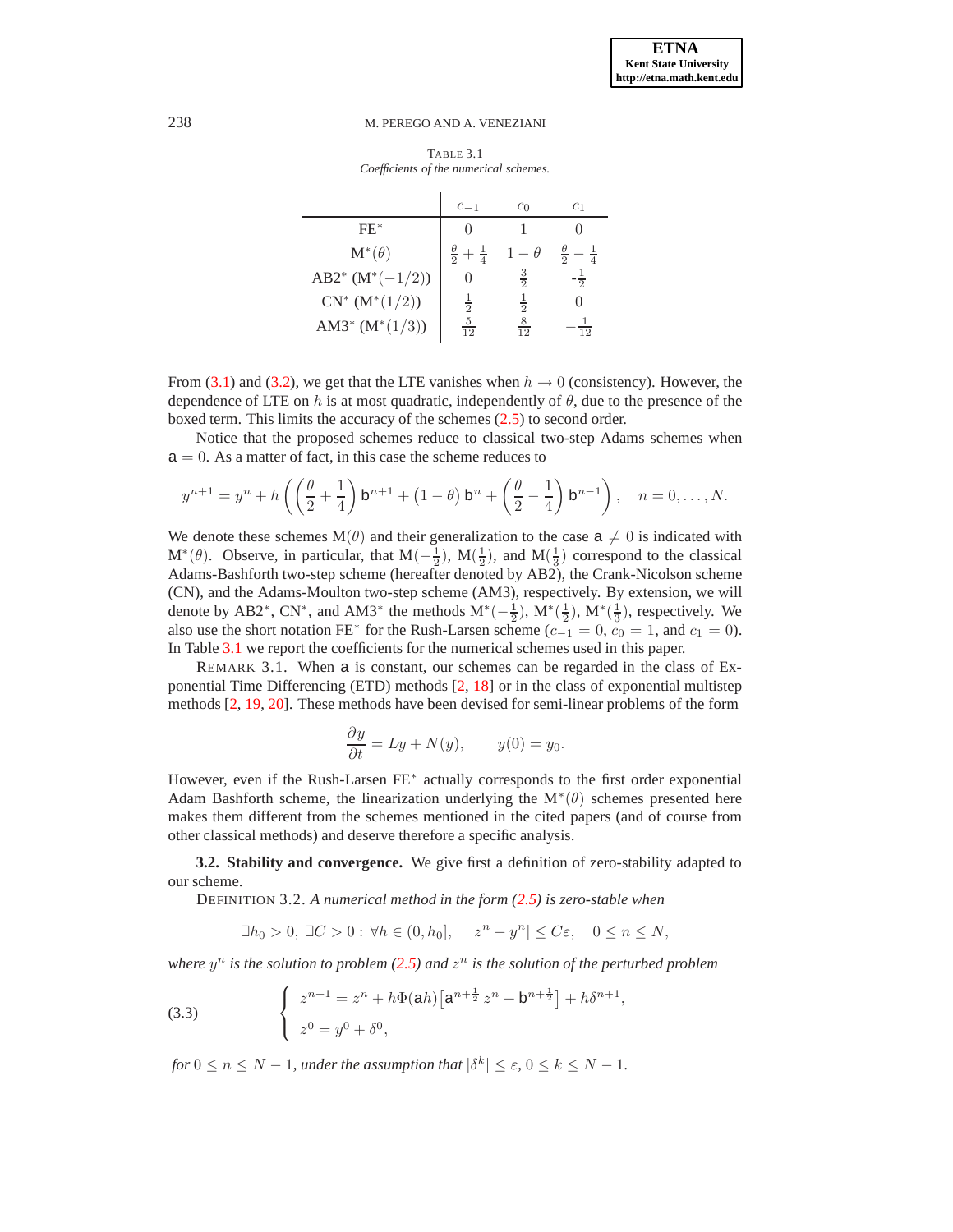<span id="page-5-0"></span>PROPOSITION 3.3. *The scheme [\(2.5\)](#page-3-3) is zero-stable under the following conditions:*

- *i)* a *and* b *are Lipschitz continuous functions with respect to the second argument (*y*)* and uniformly with respect to t, with constants  $L_a$  and  $L_b$ , respectively.
- *ii)* There exists a non-negative constant  $a_M$  such that

(3.4) 
$$
a(t, y) \le a_M, \qquad \forall y \in \mathbb{R}^m, t \in [0, T].
$$

It is worth noting that in gating variable models  $(1.1)$  typically  $a_i < 0$ ; hence, condition *(ii)* holds. This is true, in particular, for the Luo-Rudy model. Before proving Proposition [3.3,](#page-5-0) we state the following Lemma.

<span id="page-5-5"></span><span id="page-5-1"></span>LEMMA 3.4. Let  $x^n$  satisfy

(3.5) 
$$
0 \le x^n \le \xi x^{n-1} + \eta x^{n-2} + (\xi + \eta - 1)\delta,
$$

*where*  $\eta \geq 0$ ,  $\delta \geq 0$ ,  $x^0, x^1 \geq 0$ , and  $\xi \geq 1$  are given data. Then,

$$
x^{n} \leq \left[x^{0} + \delta + \frac{2}{\xi}(x^{1} + \delta)\right] (\xi + \eta)^{n}.
$$

*Proof*. Consider the difference equation

<span id="page-5-2"></span>(3.6) 
$$
\tilde{x}^n = \xi \tilde{x}^{n-1} + \eta \tilde{x}^{n-2} + (\xi + \eta - 1)\delta,
$$

with  $\tilde{x}^0 = x^0$  and  $\tilde{x}^1 = x^1$ . We have obviously that  $x^n \leq \tilde{x}^n$ . Observe that under the given assumptions the right-hand side is non-negative, so that  $\tilde{x}^n \geq 0$ , which is compatible with the first inequality in  $(3.5)$ . The solution to the difference equation  $(3.6)$  is

$$
\tilde{x}^n = \sigma_1 \rho_1^n + \sigma_2 \rho_2^n - \delta,
$$

with

$$
\rho_{1,2} = \frac{1}{2} \left( \xi \pm \sqrt{\xi^2 + 4\eta} \right), \quad \sigma_1 = \frac{(x^1 + \delta) - \rho_2(x^0 + \delta)}{\rho_1 - \rho_2}, \quad \text{and} \quad \sigma_2 = \frac{\rho_1(x^0 + \delta) - (x^1 + \delta)}{\rho_1 - \rho_2}.
$$

It can be verified that  $|\rho_{1,2}| \leq \xi + \eta$ ,  $\rho_1 - \rho_2 \geq \xi$ , and  $\sigma_1 > 0$ , so that

$$
x^{n} \leq \tilde{x}^{n} \leq \sigma_1 \rho_1^{n} + |\sigma_2||\rho_2|^{n} \leq (\sigma_1 + |\sigma_2|) (\xi + \eta)^{n}.
$$

The lemma thus follows after some algebra exploiting the fact that  $x^1 + \delta \ge 0, x^0 + \delta \ge 0$ , and  $\rho_1 - \rho_2 \geq \xi$ . Д

*Proof of Proposition [3.3](#page-5-0)*. Let us rewrite [\(2.5\)](#page-3-3) as

<span id="page-5-3"></span>(3.7) 
$$
y^{n+1} = e^{a^{n+\frac{1}{2}}h} y^n + \Phi(a^{n+\frac{1}{2}}h) b^{n+\frac{1}{2}}, \quad n = 0, \dots N.
$$

For  $a \le a_M$ ,  $\tilde{a} \le a_M$ , and  $h \in (0, h_0]$ , we have

(3.8) 
$$
|\Phi(\mathsf{a}h)| \leq \Phi_M, \quad |\Phi(\mathsf{a}h) - \Phi(\tilde{\mathsf{a}}h)| \leq hL_{\Phi}|\mathsf{a} - \tilde{\mathsf{a}}|,
$$

$$
|e^{\mathsf{a}h}| \leq e^{a_M h}, \quad |e^{\mathsf{a}h} - e^{\tilde{\mathsf{a}}h}| \leq hL_e|\mathsf{a} - \tilde{\mathsf{a}}|,
$$

where  $\Phi_M = \Phi(a_M h_0)$ ,  $L_{\Phi} = \Phi'(a_M h_0)$ , and  $L_e = e^{a_M h_0}$ .

For the sake of notation, let us write  $a_y^n$  and  $b_y^n$  in place of  $a(t^n, y^n)$  and  $b(t^n, y^n)$ , respectively, and  $a_n^n$  and  $b_n^n$  for  $a(t^n, z^n)$  and  $b(t^n, z^n)$ . First, we prove that  $y^n$  and  $b_n^n$  are bounded for all  $n = 1, \ldots, N$ . From equation [\(3.7\)](#page-5-3), we have

<span id="page-5-4"></span>(3.9) 
$$
|y^n| \le e^{a_M h} |y^{n-1}| + h \Phi_M |b_y^{n-\frac{1}{2}}|, \quad n = 2, ..., N.
$$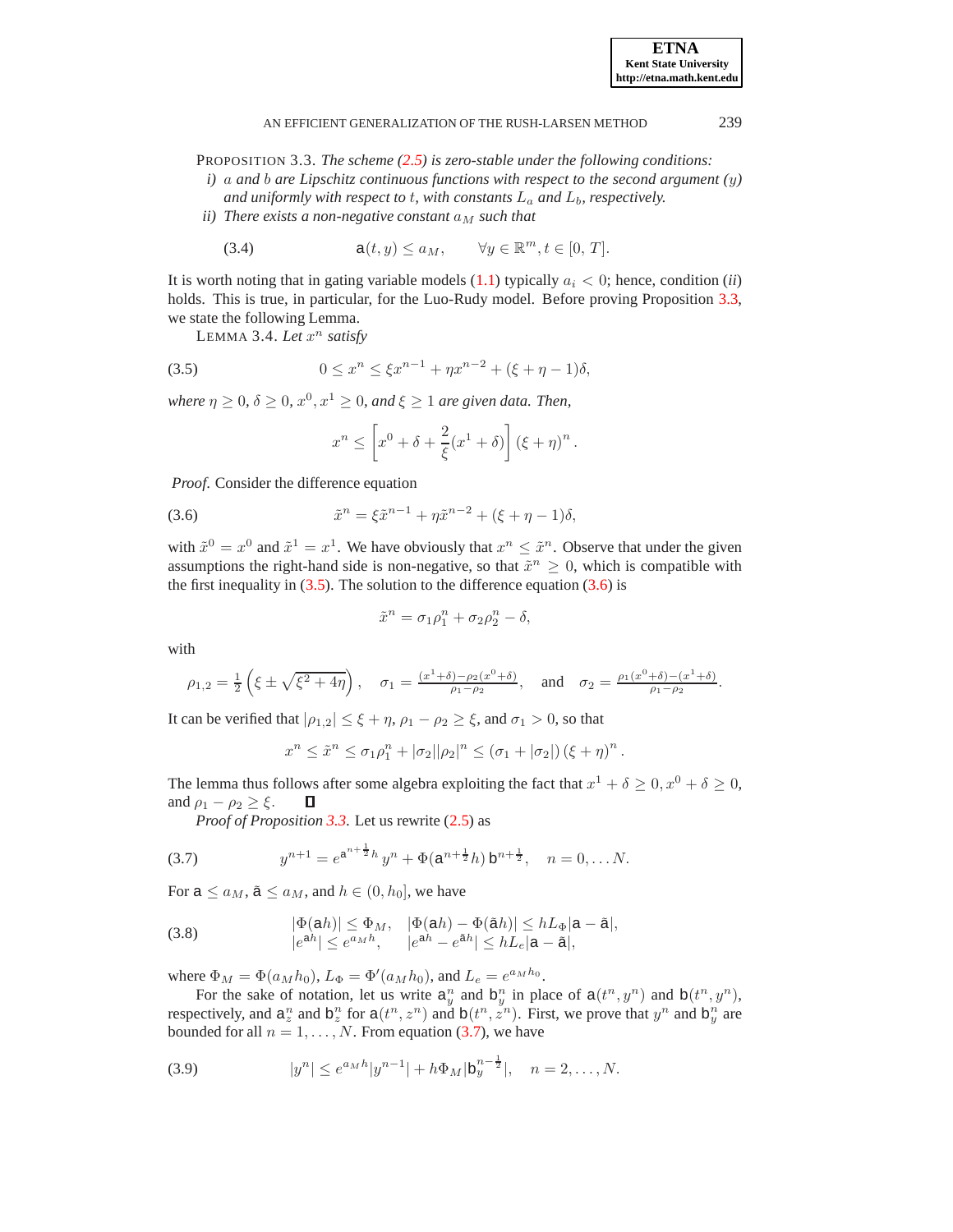Notice that  $|b(y, t)| \leq B_0 + L_b|y|$  for all  $t \in [0, T]$ , where  $B_0 = \max_{t \in [0, T]} |b(t, 0)|$ . Hence, we can write (3.10)

$$
|\mathbf{b}_y^{n-\frac{1}{2}}| \leq \sum_{k=-1}^1 |c_k b_y^{n-k-1}| \leq \sum_{k=-1}^1 |c_k B_0| + L_b \sum_{k=-1}^1 |c_k| |y^{n-k-1}|, \quad n = 2, \dots, N.
$$

<span id="page-6-0"></span>Substituting  $(3.10)$  into  $(3.9)$ , we have

(3.11) 
$$
\alpha |y^n| \leq \beta |y^{n-1}| + \gamma |y^{n-2}| + hc \Phi_M B_0, \quad n = 2, ..., N,
$$

where  $\alpha = 1 - h|c_{-1}|L_b\Phi_M$ ,  $\beta = e^{h a_M} + h|c_0|L_b\Phi_M$ ,  $\gamma = h|c_1|L_b\Phi_M$  and  $c = |c_{-1}| + h|c_0|L_b\Phi_M$  $|c_0| + |c_1|$ . Taking  $h_0$  such that  $\alpha > 0 \quad \forall h \in (0, h_0]$ , we can apply Lemma [3.4](#page-5-5) and obtain, for  $n = 2, \ldots, N$ ,

$$
|y^n| \le \left(|y^0| + 2\frac{\alpha}{\beta}|y^1| + \left(1 + 2\frac{\alpha}{\beta}\right)\frac{hc\Phi_M B_0 \alpha}{e^{ha_M} - 1 + hc\Phi_M L_b}\right) \times \left(\frac{e^{h\,a_M} + h(|c_0| + |c_1|)L_b \Phi_M}{1 - h|c_{-1}|L_b \Phi_M}\right)^n.
$$

Since  $\alpha \le 1$  and  $e^{ha_M} - 1 > 0$ , we can write

$$
|y^n| \le K_1 \left(\frac{e^{h a_M} + h(|c_0| + |c_1|) L_b \Phi_M}{1 - h|c_{-1}|L_b \Phi_M}\right)^n
$$
  
=  $K_1 e^{a_M n h} \left(1 + \frac{h|c_{-1}|L_b \Phi_M}{1 - h|c_{-1}|L_b \Phi_M}\right)^n \left(1 + h(|c_0| + |c_1|) \frac{L_b \Phi_M}{e^{a_M h}}\right)^n$ ,

with  $K_1 = \left(|y^0| + 2\frac{\alpha}{\beta}|y^1| + \left(1 + 2\frac{\alpha}{\beta}\right)\frac{B_0}{L_b}\right)$ . Exploiting the well-known inequality  $(1+x)^n \leq e^{nx}$  for  $x \geq 0$ , we have

$$
|y^n| \le K_1 e^{a_M T} e^{\left(|c_{-1}|(1-h_0|c_{-1}|L_b\Phi_M)^{-1}+|c_0|+|c_1|\right)L_b\Phi_M T} = y_M.
$$

Since  $\alpha|y^1| \leq (\beta+\gamma)|y^0| + ch_0\Phi_M B_0$ , we conclude that  $y^n$  is bounded. Also  $b_y^n$  is bounded  $\forall n \in [0, N]$  since  $|b_y^n| \leq B_0 + L_b y_M = b_M$ . Setting  $w^n = z^n - y^n$  and subtracting [\(3.3\)](#page-4-1) from  $(2.5)$ , we obtain

<span id="page-6-1"></span>
$$
(3.12) \ w^n = h\delta^n + e^{ha_z^{n-\frac{1}{2}}}z^{n-1} - e^{ha_y^{n-\frac{1}{2}}}y^{n-1} + h\Phi(ha_z^{n-\frac{1}{2}})b_z^{n-\frac{1}{2}} - h\Phi(ha_y^{n-\frac{1}{2}})b_y^{n-\frac{1}{2}},
$$

for  $n = 1, \ldots, N$ . Let us analyze separately the terms of the previous equation,

$$
\begin{aligned}\n\left| e^{ha_{z}^{n-\frac{1}{2}}z^{n-1} - e^{ha_{y}^{n-\frac{1}{2}}}y^{n-1} \right| \\
&= \left| e^{ha_{z}^{n-\frac{1}{2}}}w^{n-1} + \left( e^{ha_{z}^{n-\frac{1}{2}}} - e^{ha_{y}^{n-\frac{1}{2}}} \right) y^{n-1} \right| \\
&\leq e^{ha_{M}}|w^{n-1}| + hy_{M}L_{e} \left| a_{z}^{n-\frac{1}{2}} - a_{y}^{n-\frac{1}{2}} \right| \\
&\leq e^{ha_{M}}|w^{n-1}| + hy_{M}L_{e}L_{a} \left( \sum_{i=-1}^{1} |c_{i}| |w^{n-i-1} \right),\n\end{aligned}
$$

$$
\begin{split} \left| \Phi(ha_{z}^{n-\frac{1}{2}}) b_{z}^{n-\frac{1}{2}} - \Phi(ha_{y}^{n-\frac{1}{2}}) b_{y}^{n-\frac{1}{2}} \right| \\ &= \left| \Phi(ha_{z}^{n-\frac{1}{2}}) (b_{z}^{n-\frac{1}{2}} - b_{y}^{n-\frac{1}{2}}) + (\Phi(ha_{z}^{n-\frac{1}{2}}) - \Phi(ha_{z}^{n-\frac{1}{2}})) b_{y}^{n-\frac{1}{2}} \right| \\ &\leq \Phi_{M} \left| b_{z}^{n-\frac{1}{2}} - b_{y}^{n-\frac{1}{2}} \right| + b_{M} L_{\Phi} \left| a_{z}^{n-\frac{1}{2}} - a_{y}^{n-\frac{1}{2}} \right| \\ &\leq (\Phi_{M} L_{b} + h b_{M} L_{\Phi} L_{a}) \left( \sum_{i=-1}^{1} |c_{i}| |w^{n-i-1} | \right). \end{split}
$$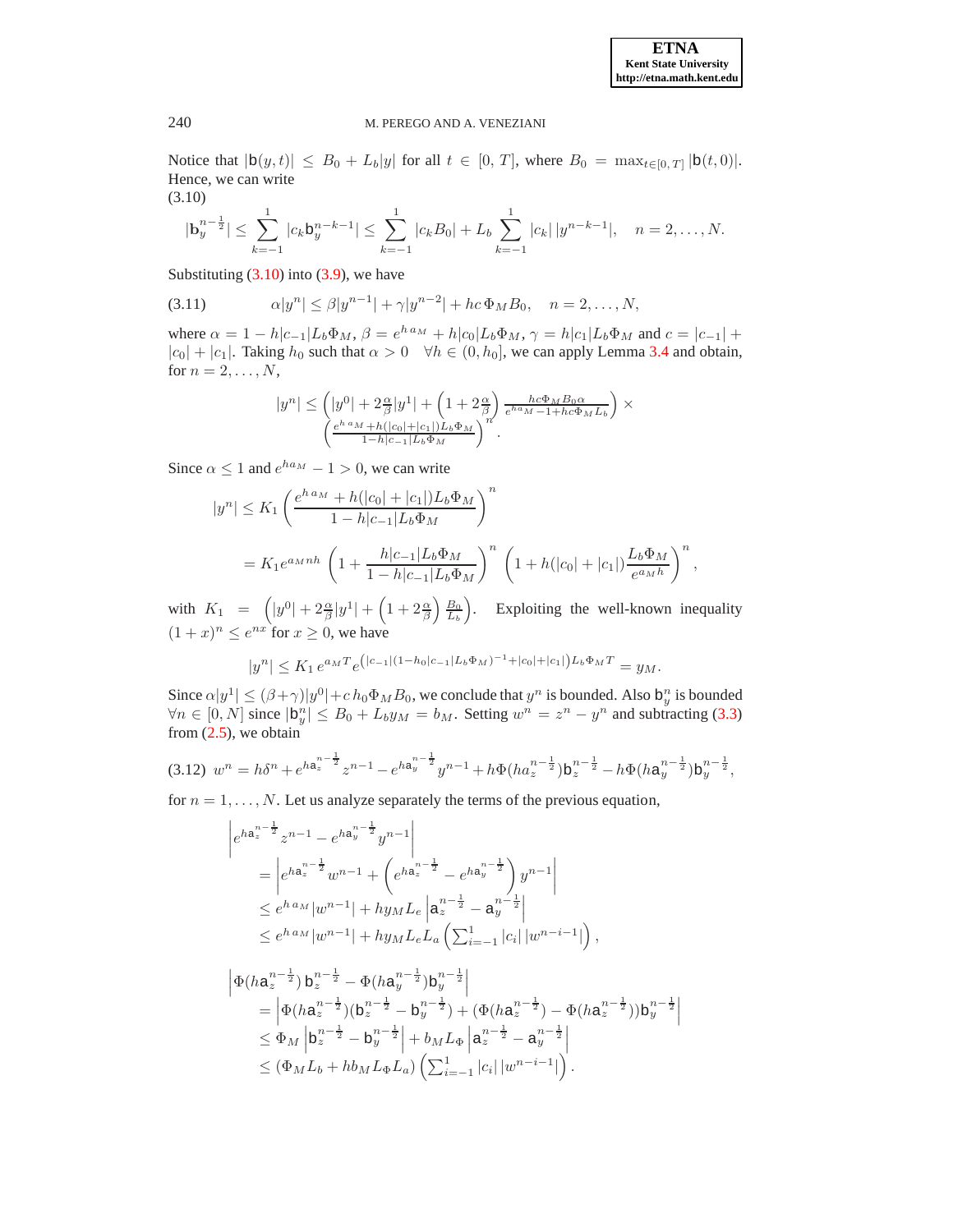From equation [\(3.12\)](#page-6-1), using the previous inequalities, we obtain

$$
\alpha |w^n| \le \beta |w^{n-1}| + \gamma |w^{n-2}| + h\varepsilon,
$$

where  $\alpha = 1 - h|c_{-1}|K_2$ ,  $\beta = e^{h a_M} + h|c_0|K_2$ ,  $\gamma = h|c_1|K_2$  with  $K_2 = (y_M L_e L_a +$  $\Phi_M L_b + h_0 b_m L_{\Phi} L_a$ ). Again, for  $h_0$  such that  $\alpha > 0 \ \forall h \in (0, h_0]$ , we can apply Lemma [3.4](#page-5-5) and obtain

$$
|w^n|\leq \left(|w^0|+2\frac{\alpha}{\beta}|w^1|+\left(1+2\frac{\alpha}{\beta}\right)\frac{\varepsilon}{cK_2}\right)\left(\frac{e^{h\,a_M}+h(|c_0|+|c_1|)K_2}{1-h|c_{-1}|K_2}\right)^n,
$$

for  $n=2,\ldots,N$ . Noticing that  $|w^0|\leq\varepsilon, \alpha |w^1|\leq(\beta+\gamma)|w^0|+h_0\varepsilon$  and that  $(1+x)^n\leq e^{nx}$ for  $x \geq 0$ , we obtain, for  $n = 1, \ldots, N$ ,

$$
|w^n| \le \varepsilon \left(3 + 2\frac{\gamma}{\beta} + \frac{\beta + 2\alpha}{\beta c K_2}\right) \left(1 + \frac{h|c_{-1}|K_2}{1 - h|c_{-1}|K_2}\right)^n e^{a_M n h} e^{(|c_0| + |c_1|)K_2 n h}
$$
  

$$
\le \varepsilon \left(3 + 2\frac{\gamma}{\beta} + \frac{\beta + 2\alpha}{\beta c K_2}\right) e^{a_M T} e^{(|c_{-1}| (1 - h_0|c_{-1}|C)^{-1} + |c_0| + |c_1|)C T},
$$

which proves the propostion. This argument can be easily extended to the vector case when the exponential matrices associated with the scheme are diagonal, which is actually our case. In this circumstance, the expressions have to be interpeted component-wise, and the absolute value ( $|\cdot|$ ) has to be replaced by the infinite norm for both vectors and matrices ( $\|\cdot\|_{\infty}$ ).  $\Box$ 

If  $a(t, y)$  and  $b(t, y)$  are sufficiently regular functions, from zero-stability and consistency, we can prove that the method is convergent of order 2, if  $\omega = 1/2$ , and of order 1, otherwise.

<span id="page-7-0"></span>

<span id="page-7-1"></span>FIG. 3.1. *Absolute stability regions for the FE*<sup>∗</sup> *(left), the AB2*<sup>∗</sup> *(center) and AM3*<sup>∗</sup> *methods when applied to the model problem*  $y' = \lambda y$  *with*  $\lambda = \lambda_a + \lambda_b$   $a = \lambda_a$ ,  $b = \lambda_b y$  *and*  $\lambda_a = \rho \lambda_b$  *with*  $\rho$  *a real parameter.* 

**3.3. Absolute stability.** The stability over long time intervals for the linear model problem  $y = \lambda y$ , with  $Re(\lambda) < 0$ , strongly depends on the implementation of the method, i.e., on the definition of a and b with respect to the model problem. In particular, since the part determined by a is solved exactly for the model problem, if we set  $a = \lambda$  (b = 0), we get an unconditionally stable method, while for  $a = 0$  and  $b = \lambda y$  stability of the method is the same as for the corresponding multistep method. These preliminary observations agree with the experimental results mentioned above concerning the FE<sup>∗</sup> method, which is more stable than the corresponding FE scheme. In order to be more quantitative, we split  $\lambda = \lambda_a + \lambda_b$ and consider the (scalar) scheme [\(2.5\)](#page-3-3) with  $a = \lambda_a$  and  $b = \lambda_b$ . In particular, we write  $\lambda_a = \rho \lambda_b$ , where  $\rho$  is a non-negative parameter, and investigate the time asymptotic solution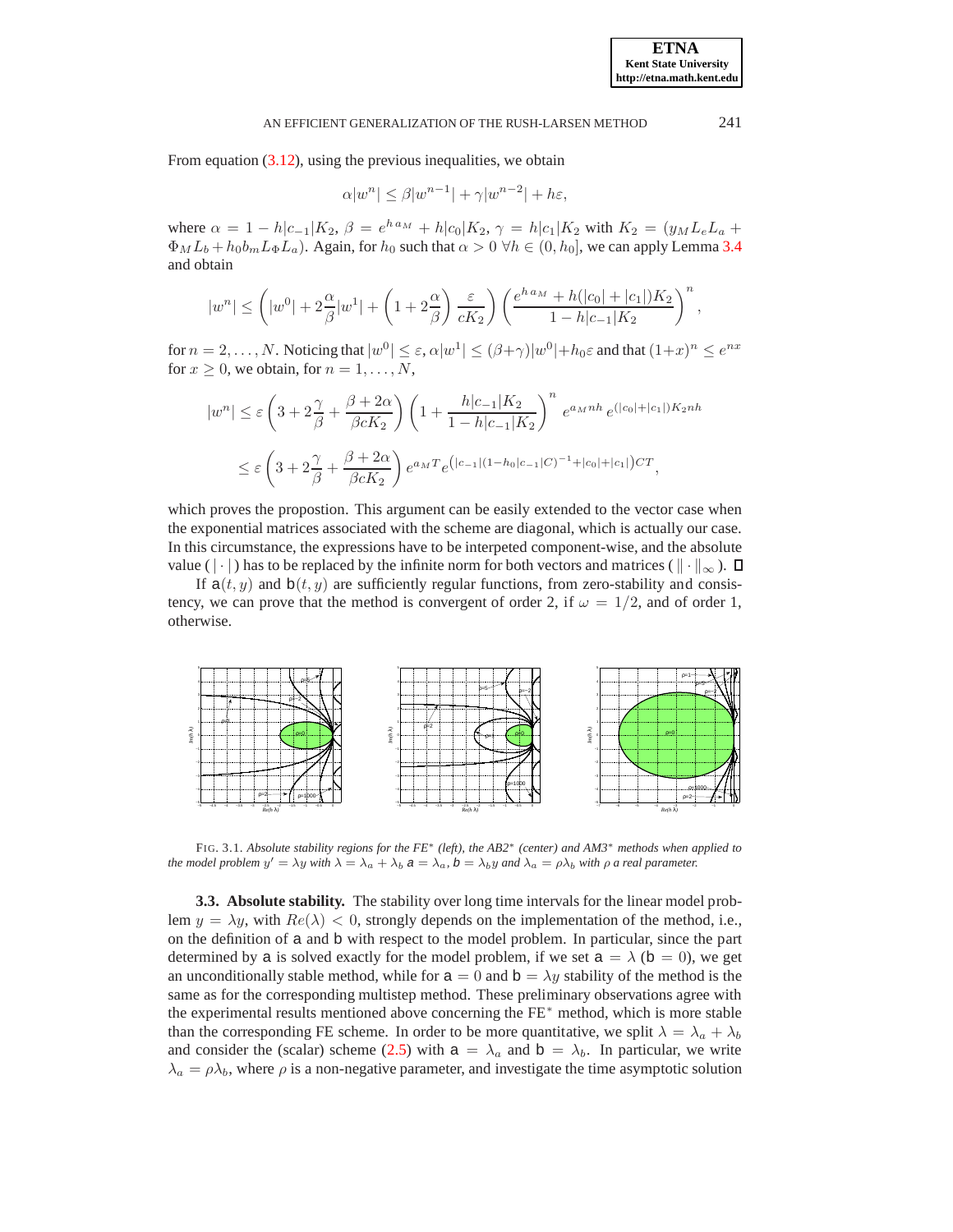dynamics for different values of  $\rho$  and different schemes. A similar approach for the analysis of absolute stability has been used in  $[2, 15]$  $[2, 15]$  $[2, 15]$ . We report here the results for the sake of completeness.

By standard arguments on finite difference equations, we obtain that the solution computed by our scheme asymptotically vanishes if the roots of the polynomial

$$
\left(1 - \frac{e^{\frac{\rho \lambda h}{\rho + 1}} - 1}{\rho} c_{-1}\right) r^2 - \left(1 + \left(e^{\frac{\rho \lambda h}{\rho + 1}} - 1\right) \left(1 + \frac{c_0}{\rho}\right)\right) r - c_1 \frac{e^{\frac{\rho \lambda h}{\rho + 1}} - 1}{\rho} = 0
$$

are strictly inside the unit circle in the complex plane. We stress that for  $\rho \to 0$  we recover the characteristic polynomial of the method  $M(\theta)$ . In Figure [3.1](#page-7-1) we report the region of absolute stability of FE<sup>\*</sup>, AB2<sup>\*</sup>, and AM3<sup>\*</sup>, respectively. The shaded region is the region of absolute stability of the corresponding traditional multistep method. As expected, when  $\rho$ gets larger the region of absolute stability increases and the method at hand tends to become unconditionally stable (and exact for the model problem).

This analysis gives an interesting perspective on the methods addressed here, which can be considered a sort of "stabilization" of traditional schemes, obtained by limiting the accuracy to the second order.

Observe that for  $\rho < -1$  and  $\lambda < 0$ , we have  $\lambda_a < 0$  and  $\lambda_b > 0$ , which is the situation we have from the linearization of problems coming from electro-physiology. In this case, the region of absolute stability covers the entire half plane.

<span id="page-8-0"></span>**3.4. Positivity properties.** As pointed out previously, one of the interesting features of the Rush-Larsen scheme when applied to the gating equations, is that the numerical solution is guaranteed to belong to the interval  $[0, 1]$ . Here, we investigate the positivity properties of our schemes, giving a rigorous proof that holds also for the Rush-Larsen scheme itself. For the sake of simplicity we consider the scalar case. The extension to the vector case, for diagonal exponential matrices, can be carried out component-wise. Let us start with some assumptions on the continuous problems, which are, in particular, satisfied for the applications of interest here.

Let us suppose that there exist a function  $a(t, y) < 0$  and constants  $K_1, K_2$ , such that

<span id="page-8-2"></span>(3.13) 
$$
a(t,y)(y-K_1) \le f(t,y) \le a(t,y)(y-K_2), \quad \forall y \in \mathbb{R}, t \in (0,T].
$$

Then  $y \in [K_1, K_2]$  provided that  $y^0 \in [K_1, K_2]$  (in the case of gating variables  $K_1 = 0$  and  $K_2 = 1$ ). This can be proved considering the subsolution y and the supersolution  $\overline{y}$ , which satisfy the equations,

<span id="page-8-1"></span>(3.14) 
$$
\begin{cases} \frac{dy}{dt} = a(t, \underline{y})(\underline{y} - K_1) \\ \frac{y}{y}(0) = y_0 \end{cases} \qquad \begin{cases} \frac{d\overline{y}}{dt} = a(t, \overline{y})(\overline{y} - K_2) \\ \frac{d\overline{y}}{y}(0) = y_0. \end{cases}
$$

We have that  $y \le y \le \overline{y}$ . We claim that  $y \ge K_1$ . In fact, multiplying the first equation in [\(3.14\)](#page-8-1) by  $(y - K_1)$ , we get

$$
\frac{1}{2}\frac{d}{dt}(\underline{y} - K_1)^2 = a(t, \underline{y})(\underline{y} - K_1)^2 \le 0.
$$

Hence, since  $(\underline{y} - K_1)^2$  is non-increasing in time, if there exists  $\tau \in [0, T]$  such that  $\underline{y}(\tau) =$ K<sub>1</sub>, then  $y(t) = K_1$  for all  $t \in [\tau, T]$ . With same arguments we conclude that  $\overline{y}(t) \leq K_2$ . Hence  $K_1 \leq \underline{y} \leq \underline{y} \leq \overline{y} \leq K_2$ .

PROPOSITION 3.5. *Under the assumption [\(3.13\)](#page-8-2), the scheme [\(2.5\)](#page-3-3) with non-negative co-* $\textit{efficients}$   $c_{-1}$ ,  $c_0$  and  $c_1$ , has a numerical solution  $y^n$  ∈  $[K_1, K_2]$ , provided that  $y^0 \in [K_1, K_2]$ .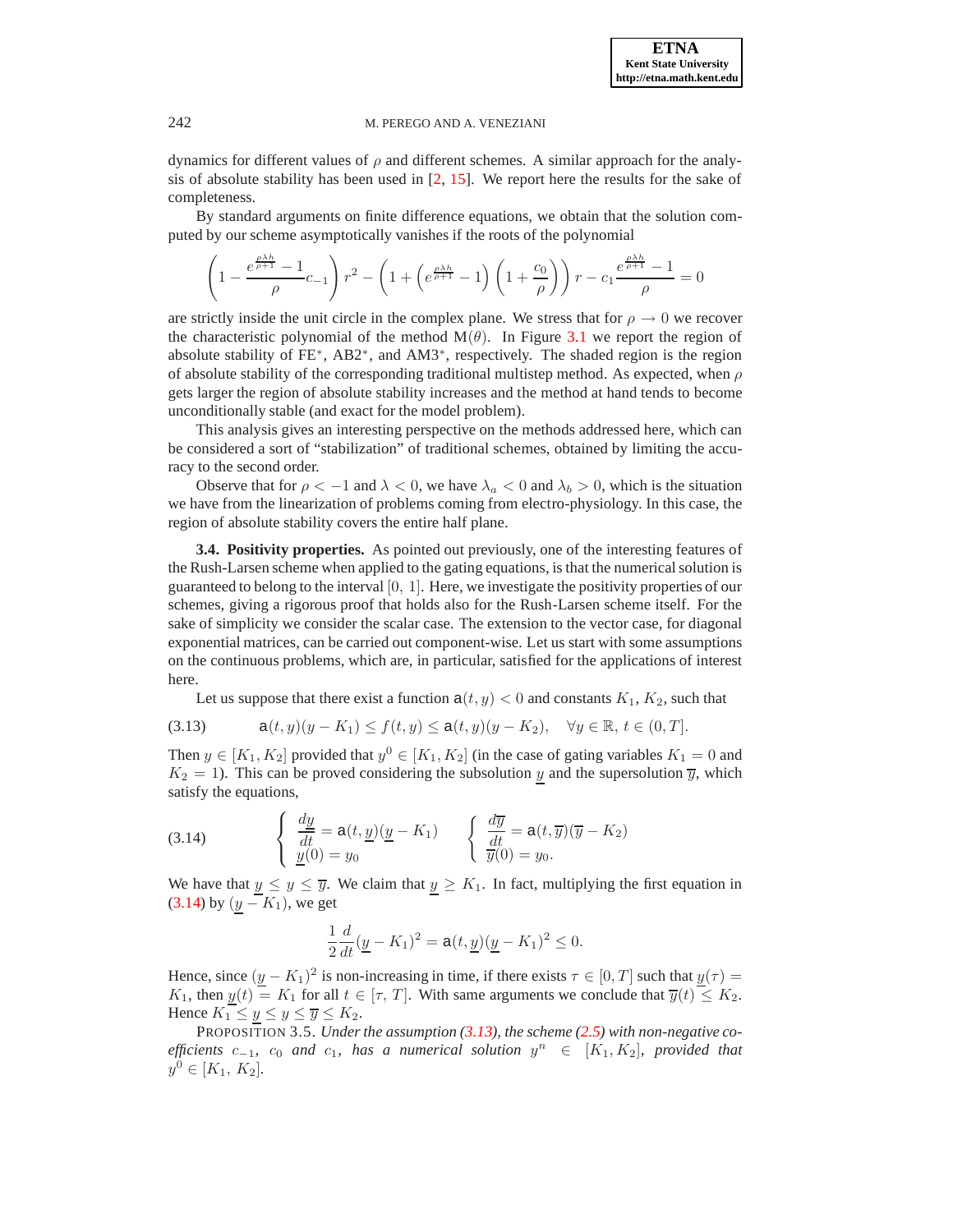*Proof.* Let  $b(t, y) = f(t, y) - a(t, y)y$ . Application of our scheme yields

$$
y^{n+1} = e^{a^{n+\frac{1}{2}}h}y^n + \left(1 - e^{a^{n+\frac{1}{2}}h}\right)\left(-\frac{b^{n+\frac{1}{2}}}{a^{n+\frac{1}{2}}}\right).
$$

We start assuming that  $a^{n+\frac{1}{2}}$  and  $b^{n+\frac{1}{2}}$  do coincide exactly with  $a(t^{n+\frac{1}{2}})$  and  $b(t^{n+\frac{1}{2}})$ . Observe that from our assumptions  $K_1 \leq b^{n+\frac{1}{2}}/a^{n+\frac{1}{2}} \leq K_2$ . Under the assumption [\(3.13\)](#page-8-2), if  $y^n \in [K_1, K_2]$ , then  $y^{n+1}$  is the convex combination (with coefficients  $e^{a^{n+\frac{1}{2}}h}$  and  $1 - e^{a^{n + \frac{1}{2}h}}$  of terms belonging to the range  $[K_1, K_2]$ . Hence,  $y^{n+1}$  belongs to the same range. By induction, we conclude that  $y^n$  belongs to  $[K_1, K_2]$  when  $y^0$  does.

Now, we have to investigate the impact of the approximations  $a^{n+\frac{1}{2}} \simeq a(t^{n+\frac{1}{2}})$  and  $b^{n+\frac{1}{2}} \simeq b(t^{n+\frac{1}{2}})$  on this statement. If the three coefficients  $c_{-1}$ ,  $c_0$ ,  $c_1$  are nonnegative, then the combination still has positive coefficients and  $-\frac{b^{n+1}}{a^{n+1}}$  is in the range  $[K_1, K_2]$ .

Notice that the latter proposition includes the schemes FE<sup>\*</sup>, CN<sup>\*</sup>, and M( $\theta$ )<sup>\*</sup> with  $\theta > 0$ . In particular, this proposition does not include scheme AB2<sup>∗</sup> . We specifically analyse AB2<sup>∗</sup> in the next proposition.

PROPOSITION 3.6. Let  $f(t, y)$  *satisfy the inequalities [\(3.13\)](#page-8-2)* with a *constant*,  $y^0 \in$ [ $K^1, K^2$ ]. Then the scheme AB2<sup>\*</sup> is such that the numerical solution  $y^n$  belongs to [ $K^1, K^2$ ] *under the condition*

<span id="page-9-1"></span>
$$
(3.15) \t\t\t\t h \le \frac{\log(2)}{|\mathbf{a}|}.
$$

*Moreover, if the initial conditions are such that*

<span id="page-9-0"></span>
$$
(3.16) \qquad \left(\frac{3}{2}e^{ah} - \frac{1}{2}\right)K_1 \le e^{ah}y^1 - h\Phi\frac{1}{2}b^0 \le \left(\frac{3}{2}e^{ah} - \frac{1}{2}\right)K_2,
$$

*the restriction on* h *can be relaxed to*

<span id="page-9-2"></span>
$$
(3.17) \t\t\t\t\t h \le \frac{\log(3)}{|\mathsf{a}|}
$$

*Proof.* Notice that when  $y^n$  fulfills [\(2\)](#page-1-1), then  $u^n := y^n - K^1$  satisfies the scheme  $u^{n+1} =$  $u^{n} + h\Phi(\alpha h)(\alpha u^{n} + \tilde{\rho}^{n+\frac{1}{2}})$ , where  $\tilde{\rho}^{n+\frac{1}{2}} := \frac{3}{2}$  $\frac{3}{2}$  $\tilde{b}^n - \frac{1}{2}$  $\frac{1}{2} \tilde{\mathbf{b}}^{n-1}$  and  $\tilde{\mathbf{b}}^n := \mathbf{b}^n + \mathbf{a} K^1$ . In fact,

.

(3.18) 
$$
u^{n+1} = y^{n+1} - K^1 = y^n + h\Phi(\text{a}h) \left(\text{a}y^n + b^{n+\frac{1}{2}}\right) - K^1
$$

$$
= y^n - K^1 + h\Phi(\text{a}h) \left(\text{a}(y^n - K^1) + (b^{n+\frac{1}{2}} + \text{a}K^1)\right)
$$

$$
= u^n + h\Phi(\text{a}h) \left(\text{a}u^n + \tilde{\text{b}}^{n+\frac{1}{2}}\right).
$$

Moreover [\(3.13\)](#page-8-2) implies  $\tilde{b}^n \ge 0$ . Analogously,  $u^n := K^2 - y^n$  satisfies the same scheme, with  $\tilde{b}^n := -b^n - aK^2$  and  $\tilde{b}^n \ge 0$ ; hence, by proving that  $u^n \ge 0$ , we prove that  $y^n \in [K^1, K^2]$ . We prove that  $u^n \geq 0$  by induction. Let us define  $s^n = e^{ah}u^n - h\Phi(ah)\frac{1}{2}$  $\frac{1}{2}$  $\tilde{b}^{n-1}$ . We have 1.  $s^1 \geq 0$ . More precisely,

$$
s^1 = e^{ah}u^1 - h\Phi(ah)\frac{1}{2}\tilde{\mathbf{b}}^0,
$$

**ETNA Kent State University http://etna.math.kent.edu**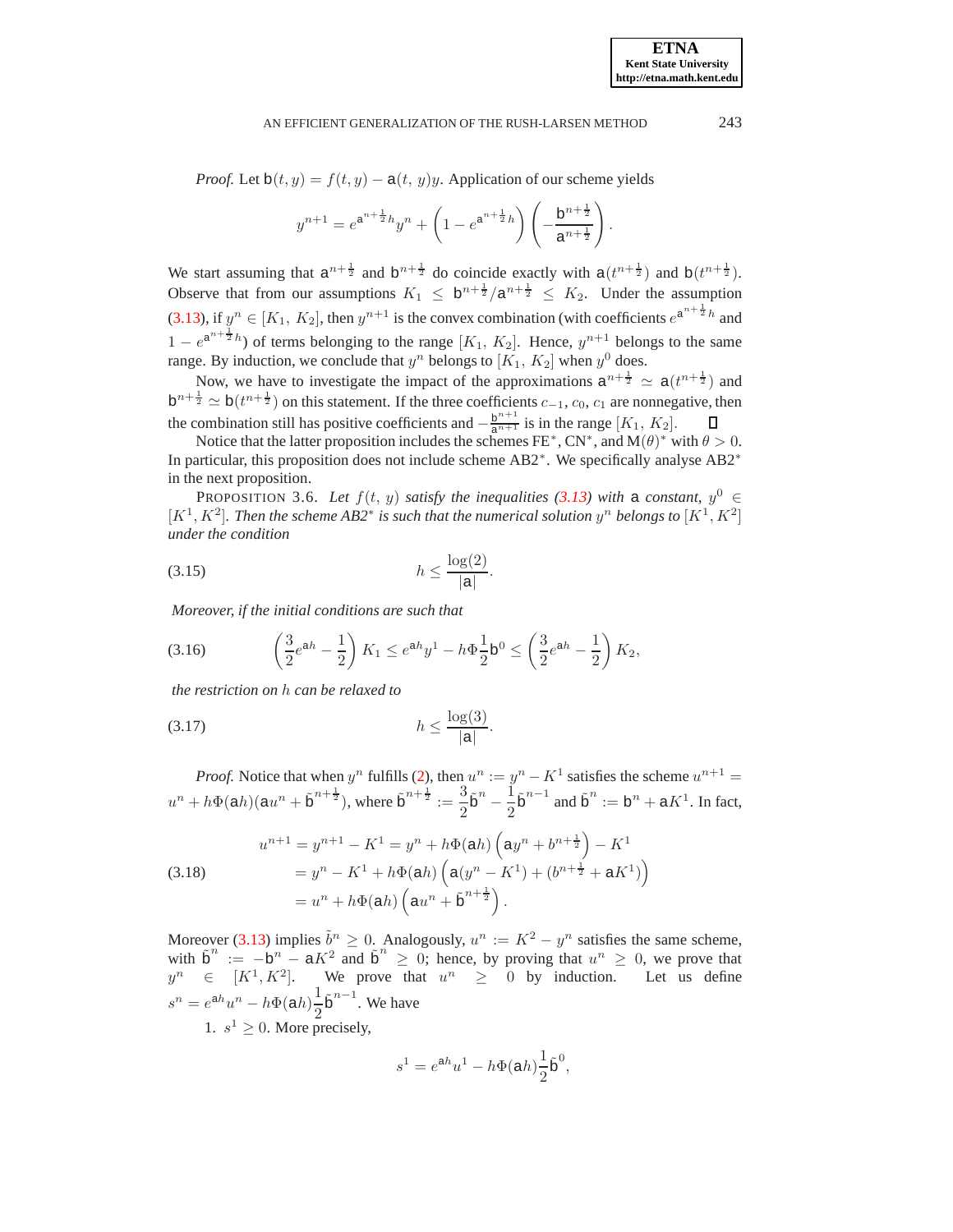which is nonnegative when [\(3.16\)](#page-9-0) holds; otherwise, since  $u^1 = e^{ah}u^0 + h\Phi(ah)\tilde{b}^0$ ,  $s<sup>1</sup>$  can be written as

$$
s1 = e2ahu0 + h\Phi(ah) \left(eah - \frac{1}{2}\right)\tilde{\mathbf{b}}0,
$$

which is nonnegative when  $\left(e^{ah}-\frac{1}{2}\right)$ 2  $\Big) \geq 0$ , i.e., when [\(3.15\)](#page-9-1) holds. 2.  $s^n \ge 0 \implies s^{n+1} \ge 0, n = 1, ..., N - 1.$ In fact,  $u^{n+1} = e^{ah}u^n + h\Phi(ah) \left(\frac{3}{2}\right)$  $\frac{3}{2} \tilde{\mathbf{b}}^n - \frac{1}{2}$  $\left(\frac{1}{2}\tilde{\mathbf{b}}^{n-1}\right)$ . Hence

$$
(3.19) \quad s^{n+1} = e^{ah}u^{n+1} - h\Phi(ah)\frac{1}{2}\tilde{b}^n
$$
  
\n
$$
= e^{ah} \left[e^{ah}u^n + h\Phi(ah)\left(\frac{3}{2}\tilde{b}^n - \frac{1}{2}\tilde{b}^{n-1}\right)\right] - h\Phi(ah)\frac{1}{2}\tilde{b}^n
$$
  
\n
$$
= e^{ah} \left[e^{ah}u^n - h\Phi(ah)\frac{1}{2}\tilde{b}^{n-1}\right] + h\Phi(ah)\left(\frac{3}{2}e^{ah} - \frac{1}{2}\right)\tilde{b}^n
$$
  
\n
$$
\geq e^{ah}s^n + h\Phi(ah)\left(\frac{3}{2}e^{ah} - \frac{1}{2}\right)\tilde{b}^n \geq h\Phi(ah)\left(\frac{3}{2}e^{ah} - \frac{1}{2}\right)\tilde{b}^n.
$$

The last term is nonnegative when  $\left(\frac{3}{2}\right)$  $\frac{3}{2}e^{ah} - \frac{1}{2}$ 2  $\Big) \geq 0$ , i.e., when [\(3.17\)](#page-9-2) holds (notice that  $s^n \geq 0 \implies u^n \geq 0$ , since  $e^{ah}u^n \geq +h\Phi(ah)\frac{1}{2}$  $\frac{1}{2}$  $\tilde{b}^{n-1} \geq 0$ ; for this reason  $\tilde{b}^n \geq 0$ ).

Hence, by induction,  $s^n \geq 0, n = 1, \ldots, N$ . This implies  $u^n \geq 0$ .  $\Box$ 

Restrictions on  $h$  [\(3.15\)](#page-9-1) and [\(3.17\)](#page-9-2) are to be compared with those of AB2 [\[12\]](#page-22-12), namely,  $h \leq \frac{1}{3|a|}$  and  $h \leq \frac{4}{9|a|}$  respectively. Positivity bounds on h for AB2<sup>∗</sup> are significantly less restrictive than those for AB2.

<span id="page-10-0"></span>**4. The scheme at work.** In this section we show how to use the proposed scheme for the solution of system  $(1.1)$ . We consider the vector form of scheme  $(2.5)$ ,

<span id="page-10-1"></span>
$$
(4.1) \quad \begin{cases} \quad y_i^{n+1} = y_i^n + h\Phi(\mathbf{a}_i^{n+\frac{1}{2}}h)(\mathbf{a}_i^{n+\frac{1}{2}}y_i^n + \mathbf{b}_i^{n+\frac{1}{2}}), \ n = 0, \dots, N, \ i = 1, \dots, m, \\ \mathbf{y}(0) = \mathbf{y}^0, \end{cases}
$$

where vectors with entries  $a_i$  and  $b_i$  are denoted by a and b. We take  $\mathbf{a} = [0, \boldsymbol{a}^T, \boldsymbol{0}^T]^T$  and  $\mathbf{b} = [I, \boldsymbol{b}^T, \mathbf{g}^T]^T$ . Hence, the scheme [\(4.1\)](#page-10-1) reads as follows,

(4.2) 
$$
\begin{cases} \frac{1}{h}u^{n+1} = \frac{1}{h}u^n + c_{-1}I^{n+1} + c_0I^n + c_1I^{n-1},\\ \frac{1}{h}w_i^{n+1} = \frac{1}{h}w_i^n + \Phi(a_i^{n+\frac{1}{2}}h)\left(a_i^{n+\frac{1}{2}}w_i^n + b_i^{n+\frac{1}{2}}\right), & i = 1, ..., m,\\ \frac{1}{h}\mathbf{X}^{n+1} = \frac{1}{h}\mathbf{X}^n + c_{-1}\mathbf{g}^{n+1} + c_0\mathbf{g}^n + c_1\mathbf{g}^{n-1},\\ u(0) = u_0, \quad \mathbf{w}(0) = \mathbf{w}_0, \quad \mathbf{X}(0) = \mathbf{X}_0, \end{cases}
$$

for  $n = 0, \ldots, N$ . We take  $I^{-1} = I^0$  and  $g^{-1} = g^0$ . The following results are obtained using the Luo-Rudy phase I model with the following current stimulus,

$$
\text{(4.3)} \quad I_{app} = \begin{cases} I_{max} \left( \frac{1}{2} - \frac{1}{2} \cos \left( 2\pi \frac{t}{t_p} \right) \right), & t < t_p, \\ 0, & t \ge t_p, \end{cases} \quad I_{max} = 60 \mu A, \quad t_p = 1ms,
$$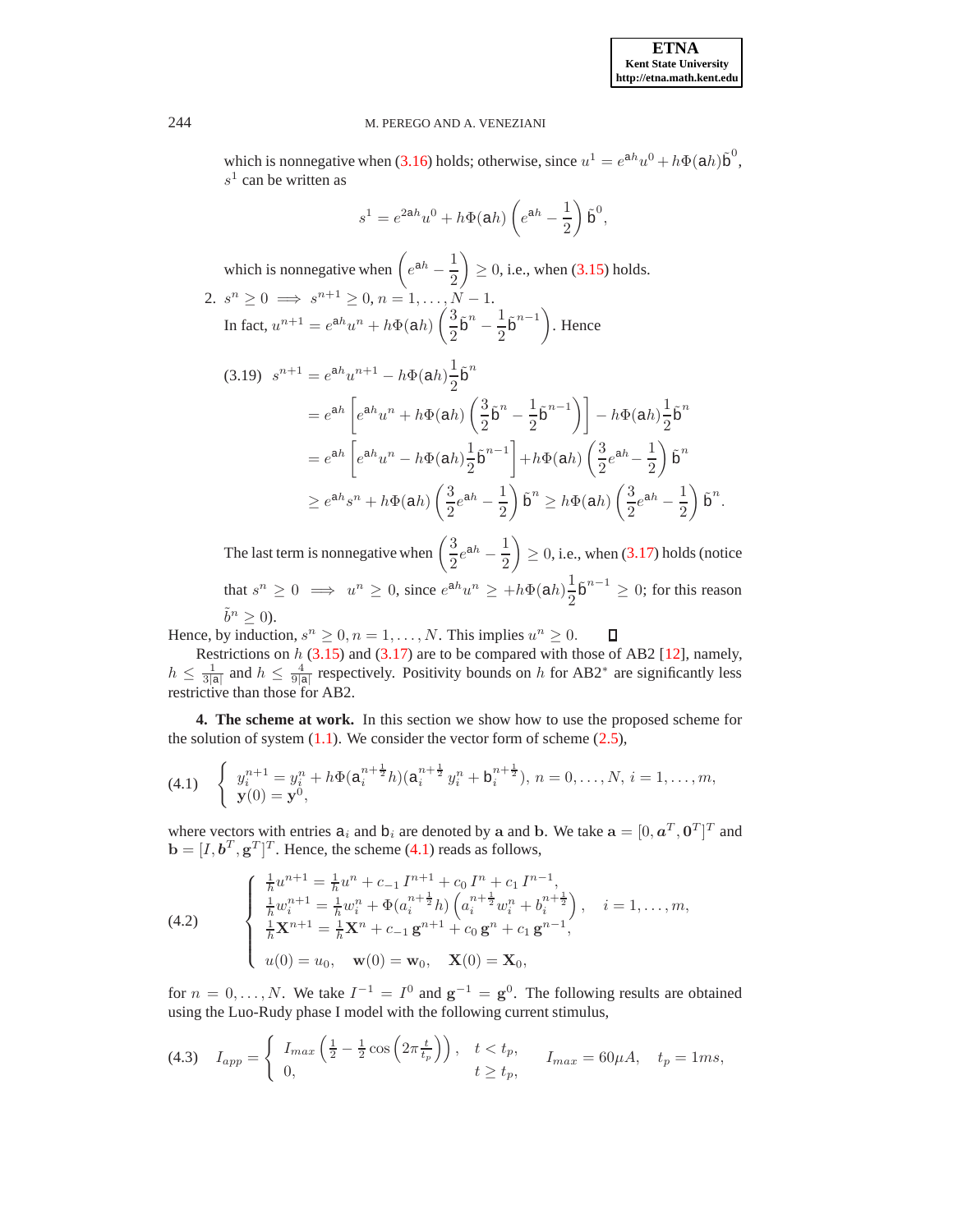and  $C_m = 1\mu F$ . We refer to the discrete  $L^2$  norm of the components of solution  $y^n$ , defined by

$$
||y_i|| = \sqrt{\frac{1}{2} \sum_{n=0}^{N-1} \left[ (y_i^n)^2 + (y_i^{n+1})^2 \right] (t^{n+1} - t^n)}.
$$

The relative error is computed as  $\max_i$  $||y_i(t^n) - y_i^n||$  $\frac{\sqrt{v}}{\|y_i(t^n)\|}$ . In the following simulations, we will take  $T = 450$  ms. In Table [4.1](#page-11-0) we compare the relative errors for different timesteps using our explicit method AB2<sup>\*</sup>, FE<sup>\*</sup>, and their corresponding multistep methods, AB2 and FE. The "reference" solution, i.e., the solution used as the exact one, is obtained by solving the system with the Matlab function ode45 with parameters RelTol and AbsTol set respectively to  $1e - 9$  and  $1e - 12$ . Results confirm that the AB2<sup>\*</sup> method is second order accurate versus the first order accuracy of the Rush-Larsen method. Observe that for tiny time-steps multistep methods feature slightly better accuracy than the corresponding starred methods. However, their stability constraints are more restrictive, requiring  $h \approx 0.01$  ms.

TABLE 4.1 *Relative error using different time-steps and the methods AB2*<sup>∗</sup> *, FE*<sup>∗</sup> *, AB2, and FE.*

<span id="page-11-0"></span>

| h.                  | $err_{rel}$ AB2 <sup>*</sup> | $err_{rel}$ FE <sup>*</sup> | $err_{rel}$ AB2 | $err_{rel}$ FE |
|---------------------|------------------------------|-----------------------------|-----------------|----------------|
| $2e-1$              | $1.03 - 1$                   | $1.02e-1$                   | NaN             | NaN            |
| $1e-1$              | $8.73e-3$                    | $6.72e-2$                   | NaN             | NaN            |
| $5e-2$              | $3.64e-3$                    | $3.98e-2$                   | NaN             | NaN            |
| $2.5e-2$            | $1.28e-3$                    | $2.16e-2$                   | NaN             | NaN            |
| $1.25e-2$           | $3.63e-4$                    | $1.12e-2$                   | NaN             | $6.65e-3$      |
| $6.25e-3$   9.71e-5 |                              | 5.65e-3                     | 5.65e-5         | $3.33e-3$      |

**4.1. Predictor-corrector strategy.** In this section we recast our schemes in a predictorcorrector (PC) framework; for an introduction to predictor-corrector schemes, see, e.g., [\[16,](#page-22-13) [24\]](#page-22-14). Let  $\hat{y}^n$  be the solution obtained with the predictor scheme (explicit), and  $y^n$  the one obtained with the corrector scheme (implicit); let  $\overline{c}_0$  and  $\overline{c}_1$  be the coefficients of predictor scheme ( $\overline{c}_{-1} = 0$ ) and  $c_{-1}$ ,  $c_0$ ,  $c_1$  the coefficients of the corrector scheme. The PC time discretization of system  $(1.1)$ , for  $n = 1, \ldots, N$ , reads

<span id="page-11-2"></span>
$$
(4.4) \qquad P: \begin{cases} \frac{1}{h}\hat{u}^{n+1} = \frac{1}{h}u^n + \overline{c}_0 I^n + \overline{c}_1 I^{n-1}, \\ \frac{1}{h}\hat{w}_i^{n+1} = \frac{1}{h}w_i^n + \Phi(\overline{a}_i^{n+\frac{1}{2}}h) \left(\overline{a}_i^{n+\frac{1}{2}}w_i^n + \overline{b}_i^{n+\frac{1}{2}}\right), & i = 1, \dots, m, \\ \frac{1}{h}\hat{\mathbf{X}}^{n+1} = \frac{1}{h}\mathbf{X}^n + \overline{c}_0 \mathbf{g}^n + \overline{c}_1 \mathbf{g}^{n-1}, \\ C: \begin{cases} \frac{1}{h}u^{n+1} = \frac{1}{h}u^n + c_{-1}\hat{I}^{n+1} + c_0 I^n + c_1 I^{n-1}, \\ \frac{1}{h}w_i^{n+1} = \frac{1}{h}w_i^n + \Phi((\hat{a}_i^{n+\frac{1}{2}}h) \left(a_i^{n+\frac{1}{2}}w_i^n + \hat{b}_i^{n+\frac{1}{2}}\right), & i = 1, \dots, m, \\ \frac{1}{h}\mathbf{X}^{n+1} = \frac{1}{h}\mathbf{X}^n + c_{-1}\hat{\mathbf{g}}^{n+1} + c_0\mathbf{g}^n + c_1\mathbf{g}^{n-1}, \end{cases} \end{cases}
$$

<span id="page-11-1"></span>where  $\hat{I}^{n+1}$  and  $\hat{\mathbf{g}}^{n+1}$  are computed using the predictor solutions  $\hat{u}^{n+1}$ ,  $\hat{\mathbf{w}}^{n+1}$ ,  $\hat{\mathbf{X}}^{n+1}$ , and (4.5)

$$
\overline{\mathbf{a}}^{n+\frac{1}{2}} = \overline{c}_0 \mathbf{a}^n + \overline{c}_1 \mathbf{a}^{n-1}, \quad \overline{\mathbf{b}}^{n+\frac{1}{2}} = \overline{c}_0 \mathbf{b}^n + \overline{c}_1 \mathbf{b}^{n-1}, \n\hat{\mathbf{a}}^{n+\frac{1}{2}} = c_{-1} \mathbf{a} (\hat{u}^{n+1}) + c_0 \mathbf{a}^n + c_1 \mathbf{a}^{n-1}, \quad \hat{\mathbf{b}}^{n+\frac{1}{2}} = c_{-1} \mathbf{b} (\hat{u}^{n+1}) + c_0 \mathbf{b}^n + c_1 \mathbf{b}^{n-1}, \n\overline{\mathbf{a}}^{\frac{1}{2}} = (\overline{c}_0 + \overline{c}_1) \mathbf{a}^0, \quad \overline{\mathbf{b}}^{\frac{1}{2}} = (\overline{c}_0 + \overline{c}_1) \mathbf{b}^0, \n\hat{\mathbf{a}}^{\frac{1}{2}} = c_{-1} \mathbf{a} (\hat{u}^1) + (c_0 + c_1) \mathbf{a}^0, \quad \hat{\mathbf{b}}^{\frac{1}{2}} = c_{-1} \mathbf{b} (\hat{u}^1) + (c_0 + c_1) \mathbf{b}^0.
$$

**ETNA Kent State University http://etna.math.kent.edu**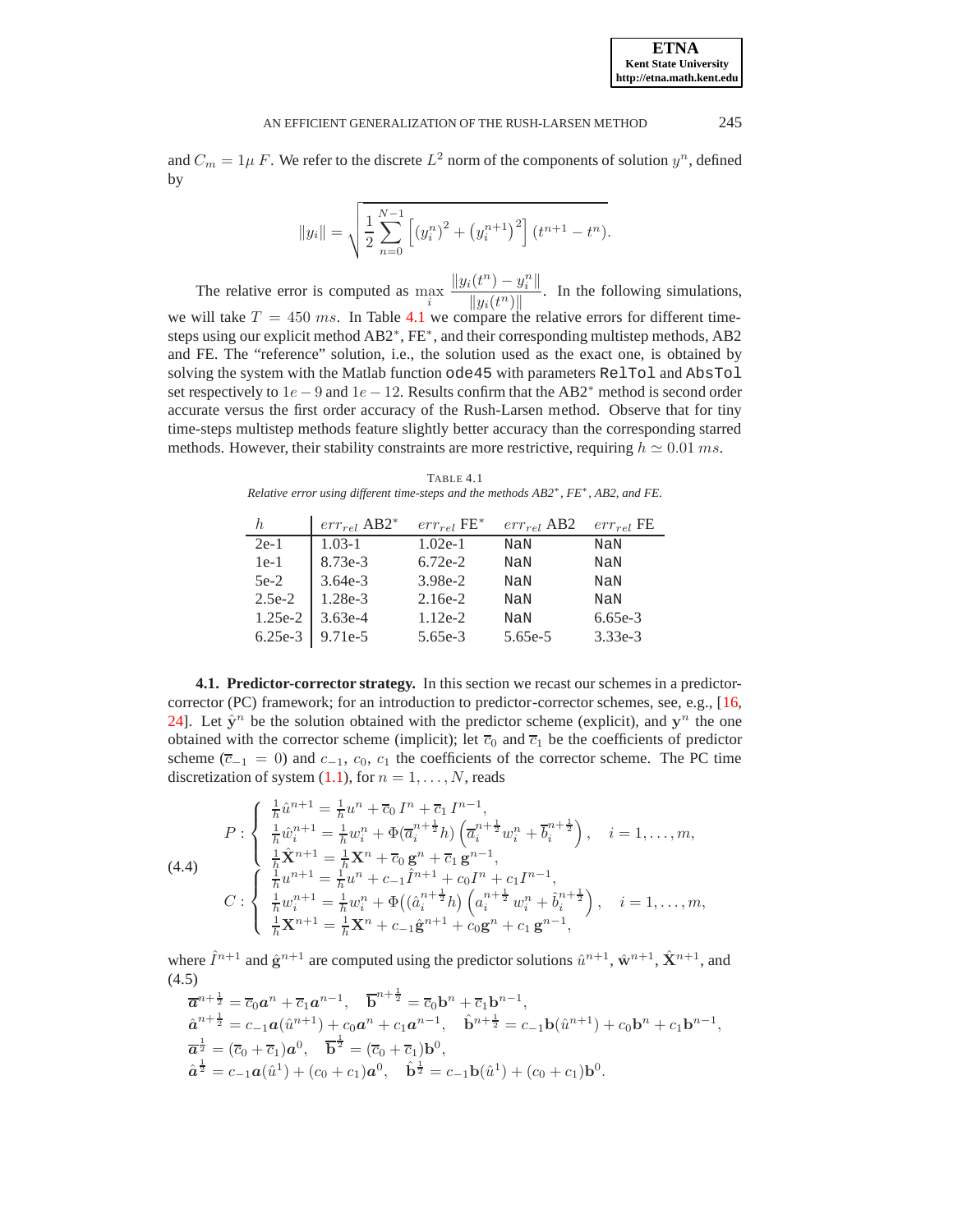#### TABLE 4.2

<span id="page-12-1"></span>*Relative errors using different time-steps for the predictor-corrector methods AB2*∗*-CN*∗*, FE*∗*-CN*∗*. The results in the first two columns refer to the PECE approach, the ones in last two columns to the PEC approach.*

|          | $AB2^*$ -CN <sup>*</sup> | $FE^*$ -CN $^*$ | AB2 <sup>*</sup> -CN <sup>*</sup> $_{PEC}$ | $FE^*$ -CN $_{PEC}^*$ |
|----------|--------------------------|-----------------|--------------------------------------------|-----------------------|
| $2e-1$   | $3.41 - 2$               | $5.65e-2$       | NaN                                        | $4.26e-2$             |
| $1e-1$   | $9.02e-3$                | $2.33e-2$       | $1.50e-2$                                  | $3.04e-2$             |
| $5e-2$   | $2.97e-3$                | $7.72e-3$       | $4.15e-3$                                  | $1.26e-2$             |
| $2.5e-2$ | $6.95 - 4$               | $2.23e-3$       | $9.00e-4$                                  | $3.95e-3$             |
| 1.25e-2  | 1.57e-4                  | $6.03e-4$       | 1.85e-4                                    | $1.09e-3$             |
| 6.25e-3  | 3.77e-5                  | 1.58e-4         | $4.16e-5$                                  | 2.88e-4               |

TABLE 4.3

<span id="page-12-2"></span>*Relative errors using different time-steps for the predictor-corrector methods AB2*<sup>∗</sup> *-AB3*<sup>∗</sup> *, FE*<sup>∗</sup> *-AB3*<sup>∗</sup> *. The results in the first two columns refer to the PECE approach, while in the last two columns to the PEC approach.*

|           | $AB2^*$ -AM3 <sup>*</sup> FE <sup>*</sup> -AM3 <sup>*</sup> |           | AB2*-AM3 $_{PEC}^*$ | $FE^*$ -AM3 $_{PEC}^*$ |
|-----------|-------------------------------------------------------------|-----------|---------------------|------------------------|
| $2e-1$    | $6.44 - 2$                                                  | $4.07e-2$ | NaN                 | $3.94e-2$              |
| $1e-1$    | 7.84e-3                                                     | $2.02e-2$ | $1.19e-2$           | $2.91e-2$              |
| $5e-2$    | $2.67e-3$                                                   | $7.03e-3$ | $3.75e-3$           | $1.26e-2$              |
| $2.5e-2$  | $6.76e-4$                                                   | $2.07e-3$ | $8.73e-4$           | $4.02e-3$              |
| 1.25e-2   | $1.62e-4$                                                   | $5.60e-4$ | 1.91e-4             | $1.13e-3$              |
| $6.25e-3$ | $4.13e-5$                                                   | 1.47e-4   | $4.51e-5$           | 2.98e-4                |

In Tables [4.2](#page-12-1) and [4.3](#page-12-2) we show relative errors for different predictor-corrector schemes. We note that the best performances are obtained using a second order predictor scheme with a PECE approach; for definition of PECE and PEC approach, see [\[16\]](#page-22-13) or [\[24\]](#page-22-14). As expected, the differences between PECE approach and PEC are more evident when large time-steps are used.

<span id="page-12-0"></span>**5. Time adaptive strategy.** Using an error estimate based on the PC scheme, we devise a time-adaptive strategy.

**5.1.** A posteriori error estimation. Our estimate for the error  $||y(t^{n+1}) - y^{n+1}||$  is based on the computed solutions  $y^{n+1}$  and  $\hat{y}^{n+1}$ ; for multistep methods this estimate is called Milne's estimate; see [\[16\]](#page-22-13). We start considering a predictor-corrector couple of second order schemes, with parameters  $\theta_p$  and  $\theta_c$ , respectively. From [\(3.2\)](#page-3-2) we have, for  $i = 1, \ldots, m$ , (5.1)

<span id="page-12-3"></span>
$$
y_i(t^{n+1}) - \hat{y}_i^{n+1}
$$
  
=  $\left(\frac{1}{6} - \frac{\theta_p}{2}\right) \left(a_i''(t^n) y_i(t^n) - b_i''(t^n)\right)h^3 + \frac{1}{12}\left(a_i'(t^n) b_i^n - a_i^n b_i'(t^n)\right)h^3 + o(h^3),$   

$$
y_i(t^{n+1}) - y_i^{n+1}
$$
  
=  $\left(\frac{1}{6} - \frac{\theta_c}{2}\right) \left(a_i''(t^n) y_i(t^n) - b_i''(t^n)\right)h^3 + \frac{1}{12}\left(a_i'(t^n) b_i^n - a_i^n b_i'(t^n)\right)h^3 + o(h^3).$ 

Subtracting equation  $(5.1)_1$  $(5.1)_1$  from  $(5.1)_2$  we have

(5.2) 
$$
\left(\mathsf{a}_{i}''(t^{n})y_{i}(t^{n}) - \mathsf{b}_{i}''(t^{n})\right)h^{3} = \frac{2}{\theta_{c} - \theta_{p}}\left(y_{i}^{n+1} - \hat{y}_{i}^{n+1}\right) + o(h^{3}).
$$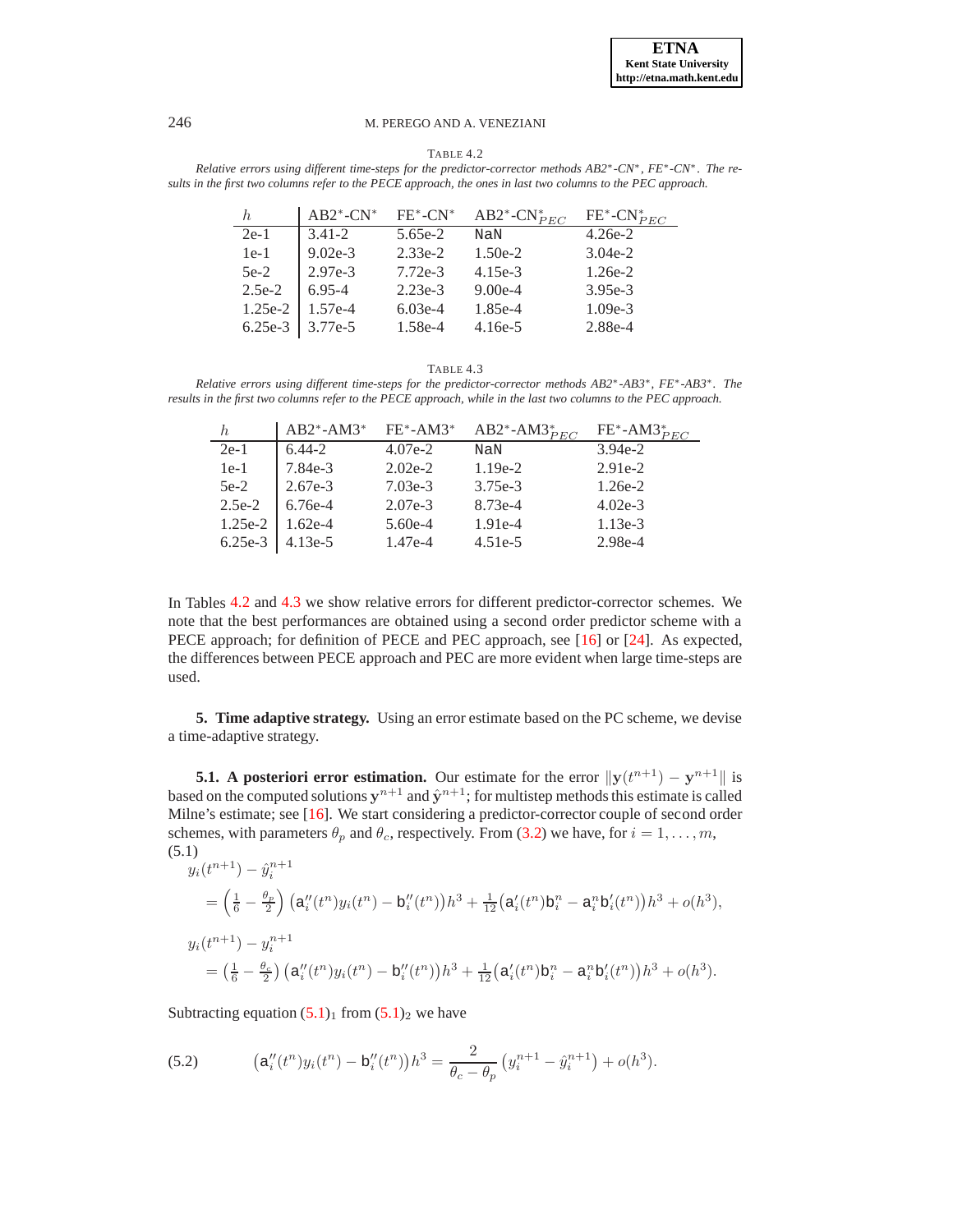**ETNA Kent State University http://etna.math.kent.edu**

<span id="page-13-0"></span>TABLE 5.1 *Relative error using different time-steps for the predictor-corrector methods AB2*<sup>∗</sup> *-AB3*<sup>∗</sup> *, FE*<sup>∗</sup> *-AB3*<sup>∗</sup> *corrected by local extrapolation. The results in the first two columns refer to the PECE approach, while in the last two columns to the PEC approach.*

|           |                     |           | $AB2^*$ -CN <sup>*</sup> $AB2^*$ -AM3 <sup>*</sup> $AB2^*$ -CN <sup>*</sup> <sub>e-PEC</sub> | AB2*-AM3 $_{e-PEC}$ |
|-----------|---------------------|-----------|----------------------------------------------------------------------------------------------|---------------------|
| $2e-1$    | NaN                 | NaN       | NaN                                                                                          | NaN                 |
| $1e-1$    | 8.16e-3             | 8.06e-3   | $4.46e-3$                                                                                    | $4.59e-3$           |
| $5e-2$    | 3.84e-4             | $3.91e-4$ | $1.91e-3$                                                                                    | $1.92e-3$           |
| $2.5e-2$  | $4.88e-5$           | $4.91e-5$ | 3.48e-4                                                                                      | $3.49e-4$           |
| $1.25e-2$ | $7.03e-6$           | $7.03e-6$ | $4.97e-5$                                                                                    | $4.97e-5$           |
|           | $6.25e-3$   4.35e-6 | $4.35e-6$ | $9.48e-6$                                                                                    | $9.48e-5$           |

Substituting the latter equation into  $(5.1)_2$ , we have

(5.3)

$$
y_i(t^{n+1}) - y_i^{n+1} = \frac{\theta_c - \frac{1}{3}}{\theta_p - \theta_c} \left( y_i^{n+1} - \hat{y}_i^{n+1} \right) + \frac{1}{12} \left( a_i'(t^n) b_i^n - a_i^n b_i'(t^n) \right) h^3 + o(h^3).
$$

In view of an *a posteriori* error estimator, the first derivatives of a and b can be approximated by forward differences,

$$
a'_{i}(t^{n})b_{i}^{n} - a_{i}^{n}b'_{i}(t^{n}) = \frac{1}{h} \left( a_{i}^{n+1} b_{i}^{n} - a_{i}^{n} b_{i}^{n+1} \right) + O(h).
$$

Therefore, we obtain the error estimate (5.4)

$$
y_i(t^{n+1}) - y_i^{n+1} = \left[ \frac{\theta_c - \frac{1}{3}}{\theta_p - \theta_c} \left( y_i^{n+1} - \hat{y}_i^{n+1} \right) + \frac{1}{12} \left( a_i^{n+1} b_i^n - a_i^n b_i^{n+1} \right) h^2 \right] + o(h^3).
$$

<span id="page-13-1"></span>For first order predictor-corrector pairs with  $\omega_p \neq \omega_c$  (both  $\neq 1/2$ ), we get the following error estimate,

<span id="page-13-2"></span>(5.5) 
$$
\mathbf{y}(t^{n+1}) - \mathbf{y}^{n+1} = \left| \frac{\omega_c - \frac{1}{2}}{\omega_p - \omega_c} \left( \mathbf{y}^{n+1} - \hat{\mathbf{y}}^{n+1} \right) \right| + o(h^2).
$$

In principle, these estimates can be used to improve the solution to get a third order method (*local extrapolation*). As a matter of fact, once the error estimate  $E^{n+1}$  is computed with the boxed terms above, we compute  $\tilde{y}^{n+1} = y^{n+1} + E^{n+1}$ , raising by one the order of the method. In Table [5.1](#page-13-0) we show relative errors of predictor-corrector schemes corrected with this *a posteriori* error estimation. We observe very slight differences between the schemes, the PECE approach performing better than the PEC approach. These schemes are more accurate than the second order ones (compare Table [5.1](#page-13-0) with Tables [4.2](#page-12-1) and [4.3\)](#page-12-2), even if stability is affected by the extrapolation. Moreover, using this local extrapolation, we loose the favorable positivity properties of the non-corrected schemes.

**5.2. Time adaptive schemes.** Given a vector of tolerances  $\tau$  (possibly a different tolerance for each variable), we look for the largest time-step such that  $E_i^n \leq \tau_i$ ,  $i = 1, \ldots, m$ . Using a first order method  $E_i^n \simeq K_i h^2$ , where **K** is a constant vector, if  $\mathbf{E}^n$  is the error obtained with a time-step h, then using a time-step  $\tilde{h} = \min_i h \sqrt{\frac{\tau_i}{E_n^2}}$  $E_i^n$ , we can obtain an error  $\tilde{\mathbf{E}}$ such that  $\tilde{E}_i^n \simeq \tau_i$  for some *i*. Similarly, using a second order method, the optimal time-step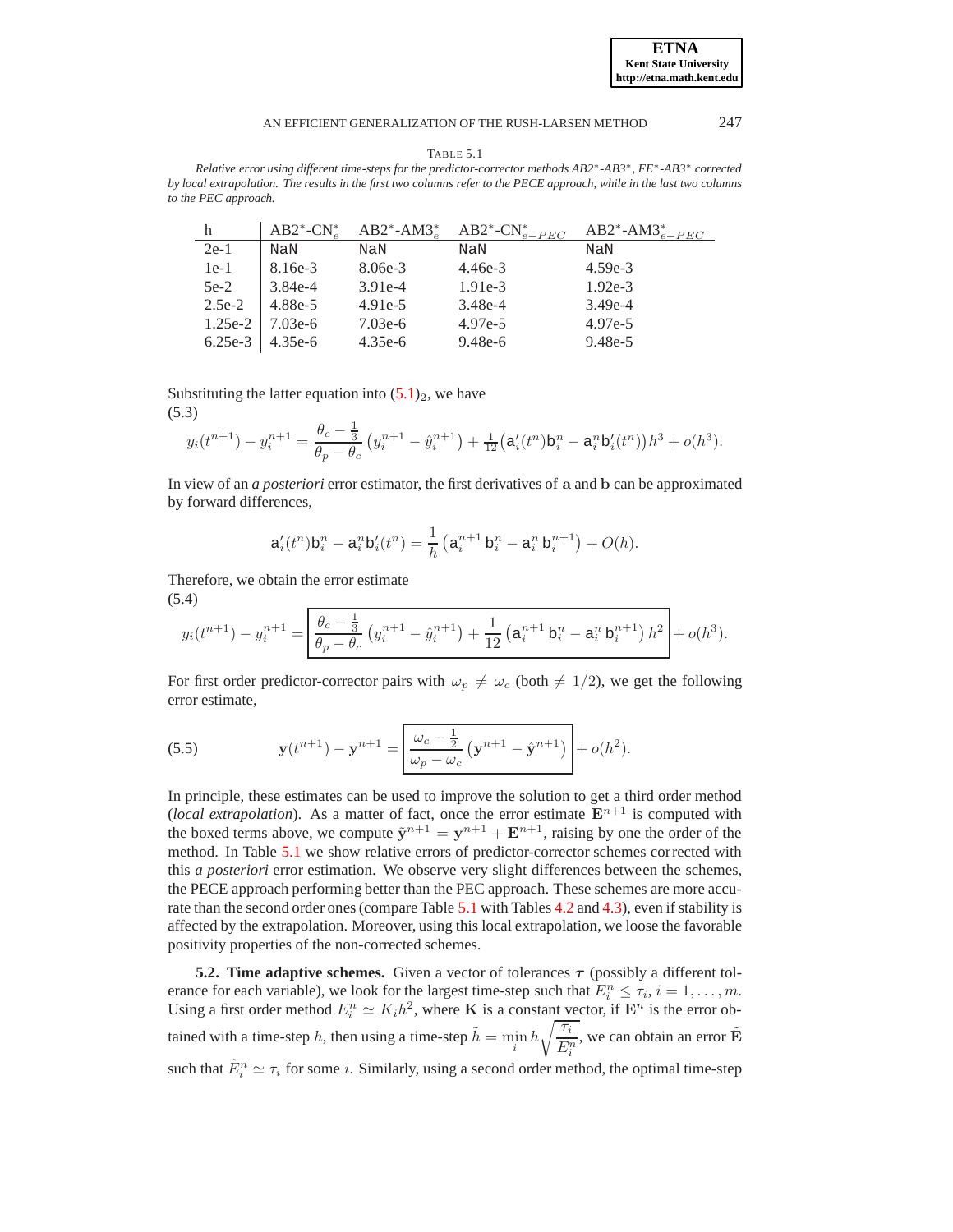

<span id="page-14-0"></span>FIG. 5.1. *Relative error curves as a function of the average step* h*, using the FE*<sup>∗</sup> *scheme, the AB2*<sup>∗</sup> *scheme, and the time adaptive algorithm with the AB2*<sup>∗</sup> *-CN*<sup>∗</sup> *scheme with PEC approach.*

is given by  $\tilde{h} = \min_i h \sqrt[3]{\frac{\tau_i}{E_i^2}}$  $E_i^n$ ; see [\[16\]](#page-22-13). In our simulations we weighted the tolerances based on the infinity norm of the components of the solution; hence, for the Luo-Rudy model from Figure [1.1,](#page-2-0) we get  $\tau = \tau$  [84, 1, 1, 1, 1, 1, 1, 7 $e - 3$ ]<sup>T</sup>. The time adapting algorithm reads, therefore

While  $t^n < T$ 

- 1. Compute  $\hat{\mathbf{y}}^{n+1}$  and  $\mathbf{y}^{n+1}$  with time-step h.
- 2. Compute the error  $\mathbf{E}^{n+1}$ .
- 3. If  $E_i^{n+1} < \tau_i$  then  $t^{n+1} = t^n + h, n + 1$ .
- 4. Compute  $\tilde{h}$ , set  $h = 0.95 \tilde{h}$  (0.95 is a precautionary parameter).

We define the recomputed percentage  $r$  as the percentage of the number of times the conditional expression 3 is false over the total number of steps  $n$ . Since the time-step is no longer constant, we need to recompute the coefficients of our scheme. In particular, if  $\nu = \frac{h}{h_{old}}$  is the ratio between the time-step at the current iteration and the time-step at the previous iteration, we take  $\tilde{c}_{-1} = c_{-1}$ ,  $c_0 = c_0 + c_1(1 - \nu)$  and  $\tilde{c}_1 = \nu c_1$  as the coefficient of the variablestep scheme. Writing the Taylor expansions for  $a^{n+\frac{1}{2}}$  and  $b^{n+\frac{1}{2}}$  and taking into account that  $t^{n+1} - t^n = h^{n+1} = h$  and  $t^n - t^{n-1} = h^n = \frac{h}{\nu}$ , we obtain

(5.6) 
$$
\mathbf{a}^{n+\frac{1}{2}} = \mathbf{a}^n + \tilde{\omega} \mathbf{a}'(t_n) h + \tilde{\theta} \mathbf{a}''(t_n) \frac{h^2}{2} + o(h^2), \mathbf{b}^{n+\frac{1}{2}} = \mathbf{b}^n + \tilde{\omega} \mathbf{b}'(t_n) h + \tilde{\theta} \mathbf{b}''(t_n) \frac{h^2}{2} + o(h^2),
$$

with  $\tilde{\omega} = \tilde{c}_{-1} - \frac{\tilde{c}_1}{\omega}$  $\frac{\tilde{c}_1}{\nu} = \omega$  and  $\tilde{\theta} = \tilde{c}_{-1} + \frac{\tilde{c}_1}{\nu^2}$  $\frac{v_1}{v^2}$ . The local truncation error expressions [\(3.1\)](#page-3-4), [\(3.2\)](#page-3-2), and error estimates [\(5.4\)](#page-13-1) and [\(5.5\)](#page-13-2) still hold when  $\theta$  is replaced with  $\theta$ .

REMARK 5.1. From now on we will consider only a second order time-adaptive PC method. First order methods are used only in the first step, whose errors are estimated by [\(5.5\)](#page-13-2). In particular, we use FE<sup>∗</sup> as predictor and BE (Backward Euler) as corrector.

We solve the Luo-Rudy system with our time-adaptive algorithm. More precisely, we select the predictor to be AB2<sup>\*</sup> and use different correctors, namely AM3<sup>\*</sup>, CN<sup>\*</sup>, and M(0.6)<sup>\*</sup>. Results are shown in Table [5.2.](#page-15-1)  $M(0.6)^*$  is more stable than CN<sup>\*</sup> even if slightly less accurate.

In Figure [5.1,](#page-14-0) we compare the error curves as a function of the average step  $h$ , using the Rush-Larsen scheme, the AB2<sup>∗</sup> scheme, and the time adaptive algorithm with the AB2<sup>∗</sup>-CN<sup>∗</sup> scheme with PEC approach.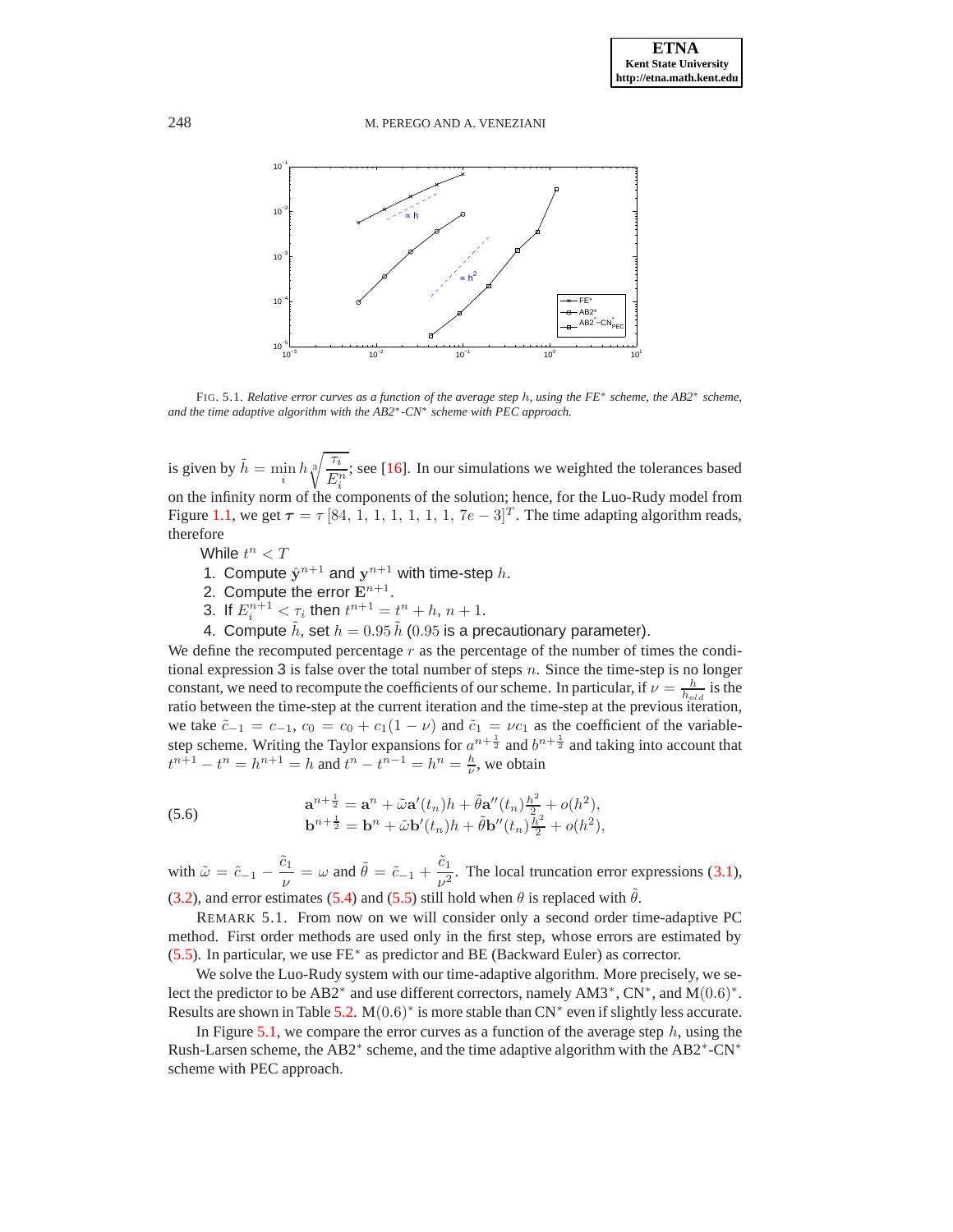| TABLE 5 |  |  |
|---------|--|--|
|---------|--|--|

<span id="page-15-1"></span>*Average time-step* h*, recomputed percentage* r*, and relative error of the solution computed using different predictor-corrector methods with time adaptive strategy for different values of tolerance* τ*.*

|          |           | $AB2^* - AM3^*$  |           |           | $AB2^*$ -CN <sup>*</sup> |           | $AB2^* - M(0.6)^*$ |                  |           |
|----------|-----------|------------------|-----------|-----------|--------------------------|-----------|--------------------|------------------|-----------|
| $\tau$   | h         | $\boldsymbol{r}$ | err       | h         | $\boldsymbol{r}$         | err       |                    | $\boldsymbol{r}$ | err       |
| $2.5e-2$ | 1.25      | 3%               | $4.18e-2$ | 1.23      | 4%                       | $3.65e-2$ | 1.24               | 3%               | $3.91e-2$ |
| $5e-3$   | $7.29e-1$ | 3%               | $3.21e-3$ | $7.23e-1$ | 3%                       | $2.94e-3$ | $7.25e-1$          | 3%               | $3.44e-2$ |
| $1e-3$   | $4.27e-1$ | 2%               | $2.18e-3$ | $4.25e-1$ | 3%                       | $9.09e-4$ | $4.24e-1$          | 2%               | $4.90e-3$ |
| $1e-4$   | $1.99e-1$ | 1%               | 5.58e-4   | 1.98e-1   | 1%                       | $2.31e-4$ | $1.97e-1$          | 1%               | 5.58e-4   |
| $1e-5$   | $9.25e-1$ | $8\%$            | 1.14e-4   | $9.19e-2$ | $6\%$                    | $7.31e-5$ | $9.17e-2$          | $7\%$            | $1.42e-4$ |
| $1e-6$   | $4.30e-1$ | $6\%$            | $2.43e-5$ | $4.27e-2$ | $3\%$                    | 1.96e-5   | $4.26e-2$          | $2\%$            | $3.64e-5$ |

|--|--|--|--|--|

*Average time-step* h*, recomputed percentage* r*, and relative error of the solution computed using the predictorcorrector method AB2*∗*-CN*<sup>∗</sup> *with time adaptive strategy for different values tolerance* τ*. From left to right, the solution is computed, respectively, with a PEC approach, with a PECE approach and local extrapolation, with PEC approach and local extrapolation.*

|          |           | AB2 <sup>*</sup> -CN <sup>*</sup> $_{PEC}$ |           | $AB2^*$ -CN <sup>*</sup> |                  |           | AB2 <sup>*</sup> -CN <sup>*</sup> <sub>e-PEC</sub> |                  |           |
|----------|-----------|--------------------------------------------|-----------|--------------------------|------------------|-----------|----------------------------------------------------|------------------|-----------|
| $4\tau$  | h.        | $\boldsymbol{r}$                           | err       | h                        | $\boldsymbol{r}$ | err       | h,                                                 | $\boldsymbol{r}$ | err       |
| $2.5e-2$ | 1.19      | 10%                                        | $3.10e-2$ | 1.18                     | 8%               | $2.51e-2$ | 1.20                                               | 9%               | $2.22e-2$ |
| $5e-3$   | $7.22e-1$ | 4%                                         | $3.54e-3$ | $7.22e-1$                | 4%               | $4.73e-3$ | $7.22e-1$                                          | 3%               | $7.28e-3$ |
| $1e-3$   | $4.25e-1$ | 2%                                         | $1.38e-3$ | $4.25e-1$                | 2%               | $9.30e-4$ | $4.25e-1$                                          | 2%               | 2.75e-3   |
| $1e-4$   | 1.98e-1   | 1%                                         | $2.25e-4$ | 1.98e-1                  | 1%               | $1.19e-4$ | 1.98e-2                                            | $1e\%$           | $4.13e-4$ |
| $1e-5$   | $9.19e-2$ | $7\%$                                      | $5.50e-5$ | $9.19e-2$                | $7\%$            | 1.48e-5   | $9.19e-2$                                          | $7\%$            | $4.79e-5$ |
| $1e-6$   | $4.27e-2$ | $3\%$                                      |           | $1.75e-5$   4.27e-2      | $3\%$            | 1.66e-6   | 4.27e-2                                            | $3\%$            | $5.13e-6$ |

<span id="page-15-0"></span>**6. Monodomain and bidomain systems.** The bidomain model is one of the most popular and accurate model to describe the propagation of action potential in the myocardium. A mathematical derivation of the bidomain model is discussed in [\[9\]](#page-22-15). Well-posedness analysis results on bidomain system coupled with different ionic models are presented in [\[27,](#page-22-16) [28\]](#page-22-17), while several simulations of the action potential propagation using monodomain and bidomain systems can be found in [\[7,](#page-21-3) [8\]](#page-21-7). A possible formulation of the problem reads (6.1)

$$
\begin{cases}\n\frac{\partial u}{\partial t} - \frac{1}{\chi C_m} \nabla \cdot \left( \frac{\lambda \mathbf{D}_i}{1 + \lambda} \nabla u \right) - \frac{1}{\chi C_m} \nabla \cdot \left( \frac{\lambda \mathbf{D}_i - \mathbf{D}_e}{1 + \lambda} \nabla u^e \right) = I & \text{in } \Omega \times (0, T], \\
-\nabla \cdot [\mathbf{D}_i \nabla u + (\mathbf{D}_i + \mathbf{D}_e) \nabla u^e] = \chi \tilde{I}_{app} & \text{in } \Omega \times (0, T], \\
\mathbf{n}^T \mathbf{D}_i (\nabla u + \nabla u^e) = 0 & \text{on } \partial \Omega \times (0, T], \\
\mathbf{n}^T \mathbf{D}_e \nabla u^e = 0 & \text{on } \partial \Omega \times (0, T], \\
\int_{\Omega} u^e d\mathbf{x} = 0 & \text{in } (0, T], \\
u(\mathbf{x}, 0) = u_0, u^e(\mathbf{x}, 0) = 0 & \text{in } \Omega,\n\end{cases}
$$

**ETNA Kent State University http://etna.math.kent.edu**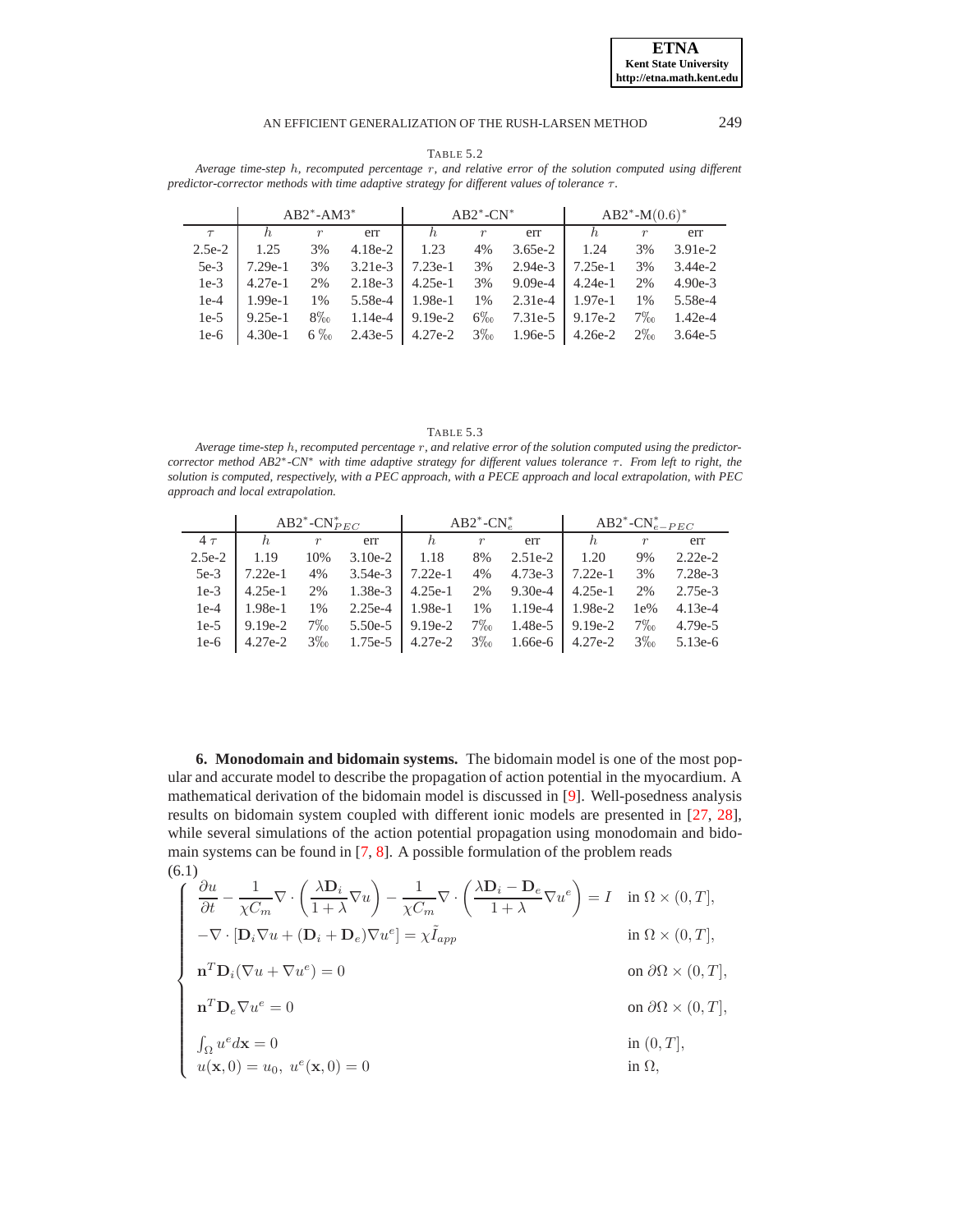with the ionic current equations

<span id="page-16-0"></span>(6.2) 
$$
\begin{cases}\n\frac{\partial \mathbf{X}}{\partial t} = \mathbf{g}(u, \mathbf{X}, \mathbf{w}) & \text{in } \Omega \times (0, T], \\
\frac{\partial w_i}{\partial t} = a_i(u)w_i + b_i(u) & \text{in } \Omega \times (0, T], \\
\mathbf{X}(\mathbf{x}, 0) = \mathbf{X}_0, \mathbf{w}(\mathbf{x}, 0) = \mathbf{w}_0 & \text{in } \Omega.\n\end{cases}
$$

Here  $\Omega$  is the spatial domain,  $u^e$  is the extracellular potential,  $D^i$  and  $D^e$  are the intracellular and extracellular conductivity tensors, and  $\chi$  the membrane area per unit tissue. The source terms  $\tilde{I}_{app}$  and I are defined, respectively, as  $\tilde{I}_{app}$  =  $I_{app}^i$  +  $I_{app}^e$  and

 $I = \frac{1}{\alpha}$  $C_m$  $\int \lambda I_{app}^i - I_{app}^e$  $\frac{p_p - I_{app}^e}{\lambda + 1} - I_{ion}$ , where  $I_{app}^i$  and  $I_{app}^e$  are the applied intracellular and

the extracellular current stimuli. The current stimuli must satisfy the compatibility condition  $\int_{\Omega} (I_{app}^i + I_{app}^e) dx = 0$ . In the sequel we take  $I_{app}^i = -I_{app}^e = I^{app}$ . The coefficient  $\lambda$ is chosen in such a way that  $\lambda \mathbf{D}_i \simeq \mathbf{D}_e$  in order to weaken the coupling between the first and the second equation. Under the (in general not realistic) assumption that the conductivity tensors  $D_i$  and  $D_e$  are proportional, the bidomain system can be reduced to the monodomain system, and computation of  $u$  and  $u^e$  is decoupled. The monodomain system reads

<span id="page-16-1"></span>(6.3) 
$$
\begin{cases} \frac{\partial u}{\partial t} - \nabla \cdot (\mathbf{D}^M \nabla u) = I & \text{in } \Omega \times (0, T], \\ \mathbf{n}^T \mathbf{D}^M \nabla u = 0 & \text{on } \partial \Omega \times (0, T], \end{cases}
$$

together with [\(6.2\)](#page-16-0) and the initial condition  $u(\mathbf{x},0) = u_0(\mathbf{x})$ . Here  $\mathbf{D}^M = \frac{1}{\sqrt{n}}$  $\chi C_m$  $\lambda \mathbf{D}_i$  $\frac{1}{1 + \lambda}$  is the conductivity tensor and I is defined as  $I = \frac{1}{C}$  $\frac{1}{C_m}(I_{app}-I_{ion}).$ 

**6.1. Monodomain model discretization.** In the time discretization of [\(6.3\)](#page-16-1) we treat implicitly the diffusion term in order to avoid small time-steps. Usually the monodomain system is discretized as

<span id="page-16-2"></span>(6.4) 
$$
\begin{cases} \frac{1}{h}u^{n+1} - \nabla \cdot (\mathbf{D}^{M} \nabla u^{n+1}) = \frac{1}{h}u^{n} + I^{n}, \\ \frac{1}{h}w_{i}^{n+1} = \frac{1}{h}w_{i}^{n} + \Phi(a_{i}^{n}h) (a_{i}^{n}w_{i}^{n} + b_{i}^{n}), \quad i = 1, ..., m, \\ \frac{1}{h}\mathbf{X}^{n+1} = \frac{1}{h}\mathbf{X}^{n} + \mathbf{g}^{n}, \end{cases}
$$

for  $n = 0, \ldots, N$ . The PDE is solved by a SBDF scheme, an IMEX [\[13,](#page-22-18) [5\]](#page-21-2) method which combines Backward Euler with FE schemes. The gate variables are solved by the Rush-Larsen method and the concentration variables by FE. We call this method SBDF-FE<sup>\*</sup>. Another common discretization of the monodomain model is to replace, in the first equation of system [\(6.4\)](#page-16-2),  $I^n$  by  $I(u^n, \mathbf{w}^{n+1}, \mathbf{X}^{n+1})$ . Since this is similar to a Gauss-Seidel substitution approach, we call this method SBDF-FE<sup>∗</sup> -GS.

A second order scheme can be achieved using the AB2<sup>∗</sup> scheme for the gate equations, AB2 for the concentration equations, and a second order IMEX scheme for the PDEs. We choose the CNAB scheme, combining the CN scheme for the diffusion term and AB2 for the forcing term (according to [\[5\]](#page-21-2) the CNAB scheme is effective for solving the monodomain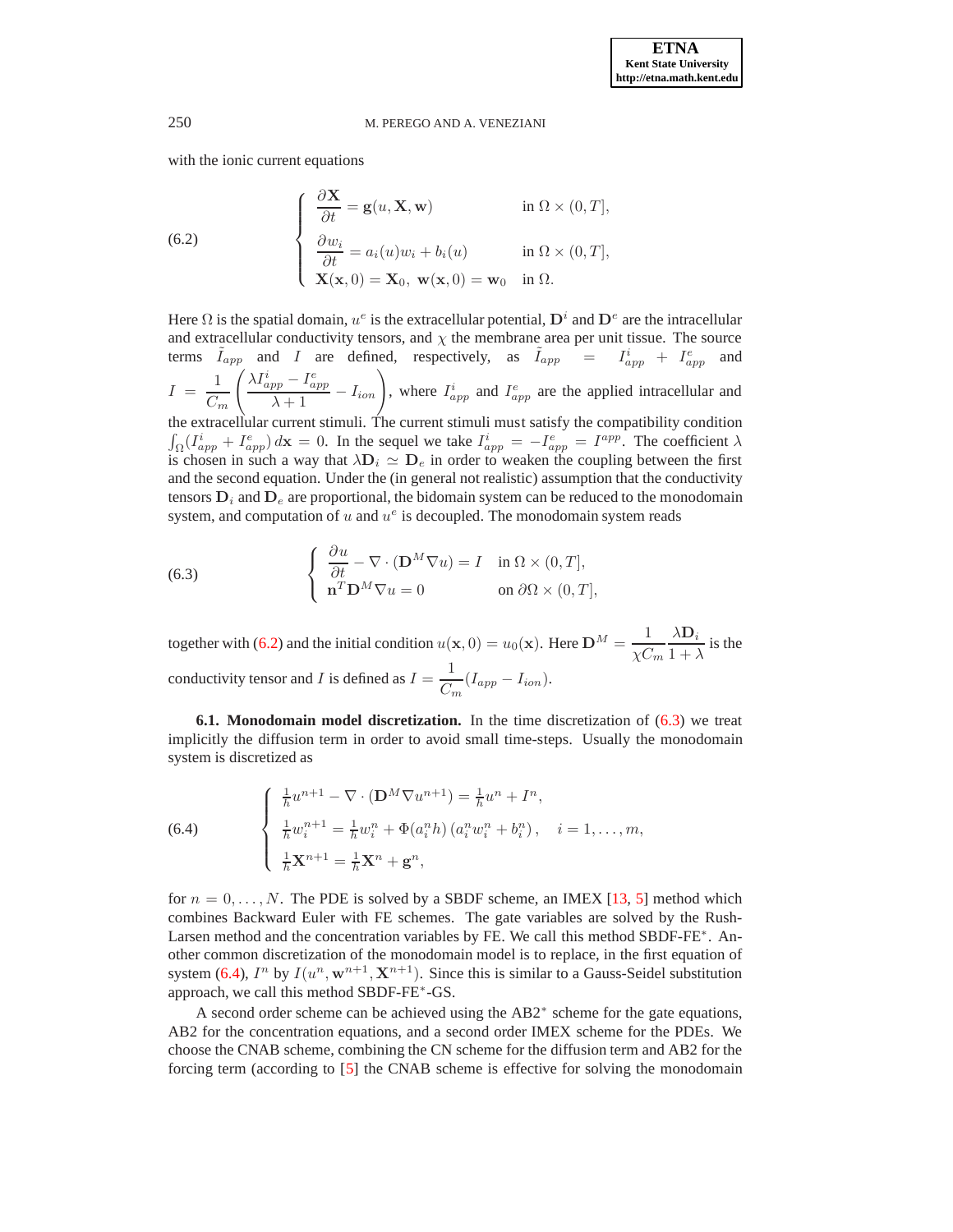equation). In this case the discrete system reads

(6.5) 
$$
\begin{cases} \frac{1}{h}u^{n+1} - \frac{1}{2}\nabla \cdot (\mathbf{D}^{M}\nabla u^{n+1}) = \frac{1}{h}u^{n} + \frac{1}{2}\nabla \cdot (\mathbf{D}^{M}\nabla u^{n}) + \frac{3}{2}I^{n} - \frac{1}{2}I^{n-1}, \\ \frac{1}{h}w_{i}^{n+1} = \frac{1}{h}w_{i}^{n} + \Phi(a_{i}^{n+\frac{1}{2}}h)\left(a_{i}^{n+\frac{1}{2}}w_{i}^{n} + b_{i}^{n+\frac{1}{2}}\right), \quad i = 1, ..., m, \\ \frac{1}{h}\mathbf{X}^{n+1} = \frac{1}{h}\mathbf{X}^{n} + \frac{3}{2}\mathbf{g}^{n} - \frac{1}{2}\mathbf{g}^{n-1}, \end{cases}
$$

for  $n = 1, ..., N$ , where we set  $I^{-1} = I^0$ ,  $g^{-1} = g^0$ , and  $a^{n + \frac{1}{2}}$ ,  $b^{n + \frac{1}{2}}$  are chosen as in [\(2.6\)](#page-3-1) with  $c_{-1} = 0$ ,  $c_0 = \frac{3}{2}$ , and  $c_1 = -\frac{1}{2}$ .

This scheme becomes unstable for time-steps larger than 1 ms and oscillations persist for time-steps larger than  $0.5$  ms. In order to overcome these problems and reduce at the same time computational efforts, we apply our time adaptive scheme. We still treat the diffusion term implicitly also in the corrector scheme. This procedure does not affect the error estimate, since  $(3.1)$ ,  $(3.2)$ ,  $(5.4)$ ,  $(5.5)$  still hold. The entire time-discretized monodomain problem reads

(6.6)

<span id="page-17-0"></span>
$$
P: \begin{cases} \frac{1}{h}\hat{u}^{n+1} = \frac{1}{h}u^n + \overline{c}_0 \nabla \cdot (\mathbf{D}^M \nabla u^n) + \overline{c}_1 \nabla \cdot (\mathbf{D}^M \nabla u^{n-1}) + \overline{c}_0 I^n + \overline{c}_1 I^{n-1}, \\ \frac{1}{h}\hat{w}_i^{n+1} = \frac{1}{h}w_i^n + \Phi(\overline{a}_i^{n+\frac{1}{2}}h) \left( \overline{a}_i^{n+\frac{1}{2}} w_i^n + \overline{b}_i^{n+\frac{1}{2}} \right), \quad i = 1, \dots, m, \\ \frac{1}{h}\hat{\mathbf{X}}^{n+1} = \frac{1}{h}\mathbf{X}^n + \overline{c}_0 \mathbf{g}^n + \overline{c}_1 \mathbf{g}^{n-1}, \\ C: \begin{cases} \frac{1}{h}u^{n+1} - c_{-1} \nabla \cdot (\mathbf{D}^M \nabla u^{n+1}) = \\ \frac{1}{h}u^n + c_0 \nabla \cdot (\mathbf{D}^M \nabla u^n) + c_1 \nabla \cdot (\mathbf{D}^M \nabla u^{n-1}) + c_{-1} \hat{I}^{n+1} + c_0 I^n + c_1 I^{n-1}, \\ \frac{1}{h}w_i^{n+1} = \frac{1}{h}w_i^n + \Phi(\hat{a}_i^{n+\frac{1}{2}}h) \left( \hat{a}_i^{n+\frac{1}{2}} w_i^n + \hat{b}_i^{n+\frac{1}{2}} \right), \quad i = 1, \dots, m, \\ \frac{1}{h}\mathbf{X}^{n+1} = \frac{1}{h}\mathbf{X}^n + c_{-1}\hat{\mathbf{g}}^{n+1} + c_0 \mathbf{g}^n + c_1 \mathbf{g}^{n-1}, \end{cases}
$$

for  $n = 1, ..., N$ , where  $\hat{I}^{n+1}$  and  $\hat{\mathbf{g}}^{n+1}$  are computed using the predictor solutions  $\hat{u}^{n+1}$ ,  $\hat{\mathbf{w}}^{n+1}$ ,  $\hat{\mathbf{X}}^{n+1}$ , and  $\overline{\mathbf{a}}^{n+\frac{1}{2}}$ ,  $\overline{\mathbf{a}}^{n+\frac{1}{2}}$ , and  $\overline{\mathbf{a}}^{n+\frac{1}{2}}$  are defined as in [\(4.5\)](#page-11-1). We solve the system [\(4.4\)](#page-11-2) for the 1D Luo-Rudy model. Space discretization is carried out with a Galerkin linear finite element method. This choice is motivated in view of extending these computations to the 3D case. We consider  $\Omega = (0, l)$  and introduce the grid points  $\{x_k\}_0^{N_e}$  given by  $x_k =$ k δx, where  $\delta x = \frac{l}{N_e}$  is the grid spacing. We approximate  $y_i^n$  with  $(y_h^n)_i = \sum_{k=0}^{N_e} \tilde{y}_{i,k}^n \varphi_k$ , where  $\{\varphi_k\}_0^{N_e}$  is the Lagrangian base for the space of piecewise linear continuous functions on  $\Omega$ . We define the 1D  $L^2(\Omega)$  norm with a trapezoidal rule, namely,

$$
\|(y_h^n)_i\| = \sqrt{\frac{1}{2} \sum_{k=0}^{M-1} \left[ \left( \tilde{y}_{i,k}^n \right)^2 + \left( \tilde{y}_{i,k+1}^n \right)^2 \right] \delta x}.
$$

We refer then to the space-time norm  $||(y_h^n)_i||_{st}$  corresponding to the space  $L^2(0,T;L^2(\Omega))$ . The relative error is given by  $\max_i$  $||(y_h^n)_i - y_i(x_k, t^n)||_{st}$  $\frac{||y_i(x_k, t^n)||_{st}}{||y_i(x_k, t^n)||_{st}}$ . Unless stated otherwise, in the following simulations, we take  $T = 500, l = 5cm, N_e = 500$  and

(6.7) 
$$
I_{app}(t,x) = \begin{cases} I_{max} \left( \frac{1}{2} - \frac{1}{2} \cos \left( 2\pi \frac{t}{t_p} \right) \right), & t < t_p, x < x_p, \\ 0, & \text{otherwise,} \end{cases}
$$

where  $I_{max} = 60\mu A$ ,  $t_p = 1ms$  and  $x_p = 1.5mm$ . As reference solution we consider the one obtained using the predictor-corrector scheme AB2\*-CN\*, adapted in time, with  $\tau = 1e-9$  and  $N_e = 500$ . We are interested in time discretization errors, hence, the reference

**ETNA Kent State University http://etna.math.kent.edu**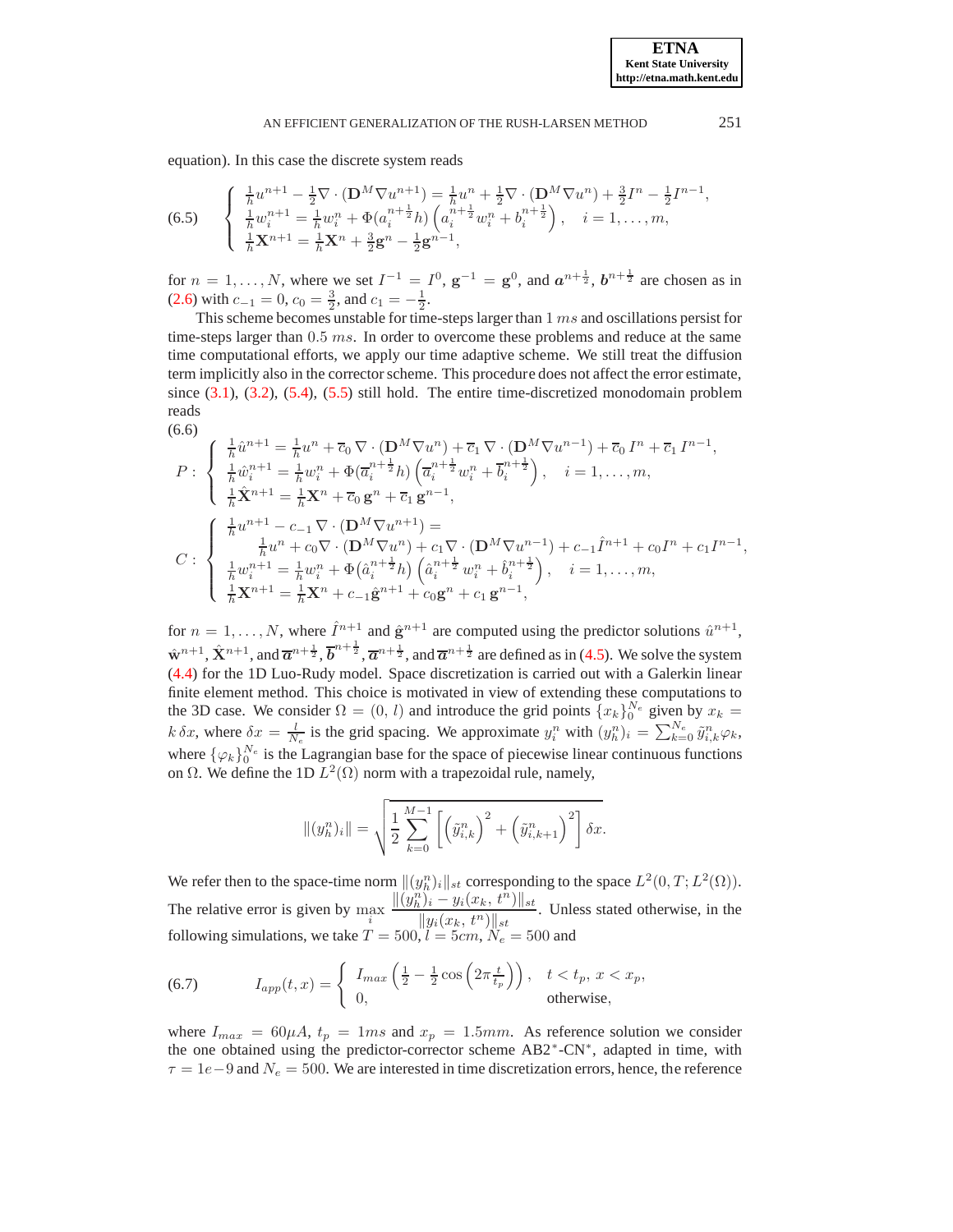TABLE 6.1

<span id="page-18-0"></span>*Relative errors using different time-steps for the methods SBDF-FE*∗*, SBDF-FE*∗*-GS, and CNAB-AB2*∗*. The results in the first two columns refer to the PECE approach, while in the last two columns to the PEC approach.*

| h.        | $SBDF-FE*$ | SBDF-FE*-GS | $CNAB-AB2*$ |
|-----------|------------|-------------|-------------|
| $2e-1$    | $4.47e-1$  | $5.14e-2$   | NaN         |
| $1e-1$    | $3.09e-1$  | $6.85e-2$   | $4.67e-2$   |
| $5e-2$    | $2.12e-1$  | 5.71e-2     | $4.24e-2$   |
| $2.5e-2$  | $1.48e-1$  | $3.71e-2$   | 1.86e-2     |
| $1.25e-2$ | $1.02e-1$  | $2.17e-2$   | $5.52e-3$   |
| $6.25e-3$ | $6.59e-2$  | 1.18e-2     | $1.46e-3$   |

| п.<br>н. |
|----------|
|----------|

<span id="page-18-1"></span>*Average time-step* h*, recomputed percentage* r*, and relative error of the solution for the monodomain model, computed using different predictor-corrector methods with time adaptive strategy.*

|          |           | $AB2^*$ -CN <sup>*</sup> |           |           | $AB2^*$ -CN $_{PEC}^*$ |           | AB2 <sup>*</sup> -M $(0.6)_{PEC}^*$ |                  |            |
|----------|-----------|--------------------------|-----------|-----------|------------------------|-----------|-------------------------------------|------------------|------------|
|          |           | $\boldsymbol{r}$         | err       | h,        | $\boldsymbol{r}$       | err       | h,                                  | $\boldsymbol{r}$ | err        |
| $1e-1$   | $5.92e-1$ | 1%                       | $2.57e-1$ | $4.78e-1$ | 7%                     | $1.71e-1$ | $4.87e-1$                           | 28%              | $9.53e-2$  |
| $2.5e-2$ | $3.63e-1$ | $6\%$                    | $3.96e-2$ | $3.43e-1$ | $9\%$                  | $4.04e-2$ | $3.42e-1$                           | 15%              | $3.19e-2$  |
| $5e-3$   | $2.14e-1$ | $6\%$                    | $2.90e-2$ | $2.11e-1$ | $8\%$                  | $2.70e-2$ | $2.14e-1$                           | $7\%$            | $2.13 - 2$ |
| $1e-3$   | $1.26e-1$ | $6\%$                    | $1.34e-2$ | $1.26e-1$ | $5\%$                  | $1.30e-2$ | $1.24e-1$                           | 13%              | $1.10e-2$  |
| $1e-4$   | $5.70e-2$ | 11%                      | $3.14e-3$ | 5.77e-2   | 7%                     | $3.06e-3$ | $5.53e-2$                           | 17%              | $2.67e-3$  |
| $1e-5$   | $2.62e-2$ | 11%                      | $6.21e-4$ | $2.62e-2$ | 10%                    | $6.20e-4$ | $2.55e-2$                           | 17%              | $6.13e-4$  |

solution is computed on the same grid used for the other numerical solutions. In Table [6.1](#page-18-0) we report results obtained for different time-steps, using the SBDF-FE<sup>\*</sup>, SBDF-FE<sup>\*</sup>-GS, and CNAB-AB2<sup>\*</sup> schemes. In Table [6.2](#page-18-1) we report results obtained with the AB2<sup>\*</sup>-CN<sup>\*</sup> scheme and the predictor-corrector scheme  $AB2^* - M(0.6)^*$ . In Figure [6.1](#page-19-0) we report relative error curves as a function of the average time-step  $h$ , using the SBDF-FE<sup>\*</sup> scheme, the CNAB-AB2<sup>∗</sup> scheme, and the time adaptive algorithm with the AB2<sup>∗</sup>-CN<sup>∗</sup> scheme. Second order methods with  $\theta < \frac{1}{2}$  used as correctors and methods corrected with local extrapolation present instabilities.

Our numerical methods are robust with respect to the spatial resolution as shown in Table [6.3,](#page-18-2) where we compare the average time-step  $h$ , the recomputed percentage  $r$ , and the relative error for different mesh sizes. The reference solutions are computed using the different grids and taking a tolerance defined as  $\tau = 1e - 9$ . The recomputed percentage increases on coarse grids, while  $h$  and the errors are fairly insensitive.

TABLE 6.3

<span id="page-18-2"></span>*Average time-step* h*, recomputed percentage* r*, and relative error of the solution for the monodomain model, computed on different grids, using AB2<sup>∗</sup>-CN<sup>∗</sup><sub>PEC</sub> scheme with time adaptive strategy.* 

|          |           |                  |           | AB2*-CN <sub>PEC</sub> , $\delta x = \frac{5}{125}$   AB2*-CN <sub>PEC</sub> , $\delta x = \frac{5}{250}$   AB2*-CN <sub>PEC</sub> , $\delta x = \frac{5}{500}$ |                    |                        |                       |                  |           |
|----------|-----------|------------------|-----------|-----------------------------------------------------------------------------------------------------------------------------------------------------------------|--------------------|------------------------|-----------------------|------------------|-----------|
|          |           | $\boldsymbol{r}$ | err       | h                                                                                                                                                               | $\boldsymbol{r}$   | err                    | h                     | $\boldsymbol{r}$ | err       |
| $1e-1$   | $5.18e-1$ | 30%              | 1.57e-1   | 4.80e-1                                                                                                                                                         | 18%                | $2.11e-1$   4.78e-1    |                       | 7%               | $1.71e-1$ |
| $2.5e-2$ | $3.58e-1$ | 27%              | 5.97e-2   | $3.55e-1$                                                                                                                                                       |                    | $16\%$ 3.11e-2 3.43e-1 |                       | $9\%$            | $4.04e-2$ |
| $5e-3$   | $2.21e-1$ | 22%              | $5.32e-2$ | $2.15e-1$                                                                                                                                                       | $9\%$ <sub>0</sub> | $3.56e-2$   2.11e-1    |                       | $8\%$            | $2.70e-2$ |
| $1e-3$   | $1.31e-1$ | 10%              |           | $2.30e-2$   1.27e-1                                                                                                                                             | $8\%$              |                        | $1.65e-2$   $1.26e-1$ | $5\%$            | $1.30e-2$ |
| $1e-4$   | $6.10e-2$ | 8%               | $3.69e-3$ | 5.89e-2                                                                                                                                                         | 3%                 | $3.56e-3$              | 5.77e-2               | 7%               | $3.06e-3$ |
| $1e-5$   | $2.82e-2$ | 4%               | $5.33e-4$ | 2.71e-2                                                                                                                                                         | 5%                 | 6.77e-4                | $2.62e-2$             | 10%              | $6.20e-4$ |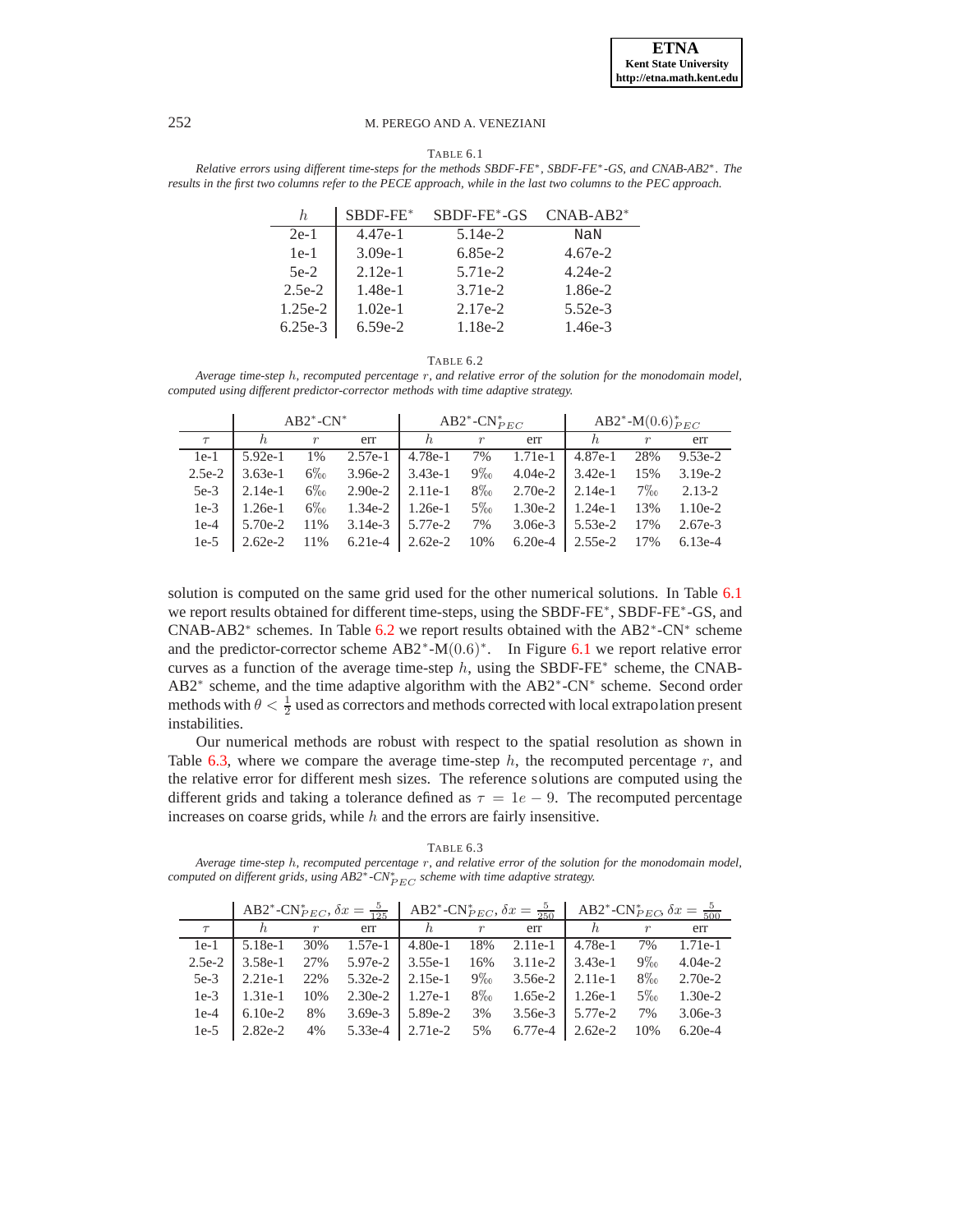**ETNA Kent State University** 



<span id="page-19-0"></span>FIG. 6.1. *Relative error curves as a function of the average step* h*, using the SBDF-FE*<sup>∗</sup> *scheme, the CNAB-AB2*<sup>∗</sup> *scheme, and the time adaptive algorithm with the AB2*∗*-CN*<sup>∗</sup> *scheme with PEC approach.*

REMARK 6.1. *The 3D bidomain problem*. A complete analysis of the results of our solver coupled with the (2D-3D) bidomain complete model is beyond the scope of the present work. However, we want to address briefly a possible strategy for an efficient coupling of the PDE solver and our method. Usually, the bidomain system is written in a symmetric form featuring the two variables  $u^i$  and  $u^e$ , where  $u^i = u + u^e$  is the intracellular potential. However, if we resort to the non-symmetric form, in the predictor step we can avoid solving the second equation of the system. The time-discretized problem reads, for  $n = 1, \ldots, N$ , (6.8)

$$
P: \begin{cases} \frac{1}{h}\hat{u}^{n+1} = \frac{1}{h}u^n + \overline{c}_0 \nabla \cdot (\mathbf{D}^M \nabla u^n) + \overline{c}_1 \nabla \cdot (\mathbf{D}^M \nabla u^{n-1}) \\ + \overline{c}_0 \nabla \cdot (\mathbf{D}^{\Delta} \nabla (u^e)^n) + \overline{c}_1 \nabla \cdot (\mathbf{D}^{\Delta} \nabla (u^e)^{n-1}) + \overline{c}_0 I^n + \overline{c}_1 I^{n-1}, \\ \frac{1}{h}\hat{w}_i^{n+1} = \frac{1}{h}w_i^n + \Phi(\overline{a}_i^{n+\frac{1}{2}}h) \left( \overline{a}_i^{n+\frac{1}{2}} w_i^n + \overline{b}_i^{n+\frac{1}{2}} \right), \\ \frac{1}{h}\hat{\mathbf{X}}^{n+1} = \frac{1}{h} \mathbf{X}^n + \overline{c}_0 \mathbf{g}^n + \overline{c}_1 \mathbf{g}^{n-1}, \\ \begin{cases} \frac{1}{h}u^{n+1} - c_{-1} \nabla \cdot (\mathbf{D}^M \nabla u^{n+1}) - c_{-1} \nabla \cdot (\mathbf{D}^{\Delta} \nabla (u^e)^{n+1}) \\ = \frac{1}{h}u^n + c_0 \nabla \cdot (\mathbf{D}^M \nabla u^n) + c_1 \nabla \cdot (\mathbf{D}^M \nabla u^{n-1}) + c_0 \nabla \cdot (\mathbf{D}^{\Delta} \nabla (u^e)^n) \\ + c_1 \nabla \cdot (\mathbf{D}^{\Delta} \nabla (u^e)^{n-1}) + c_{-1} \hat{I}^{n+1} + c_0 I^n + c_1 I^{n-1}, \\ - \nabla \cdot [\mathbf{D}_i \nabla u^{n+1} + (\mathbf{D}_i + \mathbf{D}_e) \nabla (u^e)^{n+1}] = 0, \\ \int_{\Omega} (u^e)^{n+1} d\mathbf{x} = 0, \\ \frac{1}{h} w_i^{n+1} = \frac{1}{h} w_i^n + \Phi(\hat{a}_i^{n+\frac{1}{2}} h) \left( \hat{a}_i^{n+\frac{1}{2}} w_i^n + \hat
$$

where  $\mathbf{D}^{\Delta} = \frac{1}{\chi C_m}$  $\frac{\lambda \mathbf{D}_i - \mathbf{D}_e}{1 + \lambda}$ . The terms  $\hat{I}^{n+1}$ ,  $\hat{\mathbf{g}}^{n+1}$ ,  $\overline{\boldsymbol{a}}^n$ ,  $\overline{\boldsymbol{b}}^n$ ,  $\hat{\boldsymbol{a}}^n$ ,  $\hat{\boldsymbol{b}}^n$  are defined as in the system  $(6.6)$ .

Most of the computational effort is required by the solution of the PDE system in the corrector step. An efficient way to solve this system is presented in [\[10\]](#page-22-19). A detailed analysis of 3D bidomain results with our method is presented elsewhere; see [\[21\]](#page-22-20).

**7. Conclusions.** We presented a generalization to the popular Rush-Larsen method used for solving nonlinear ordinary differential systems for the ionic dynamics in electro-physiology,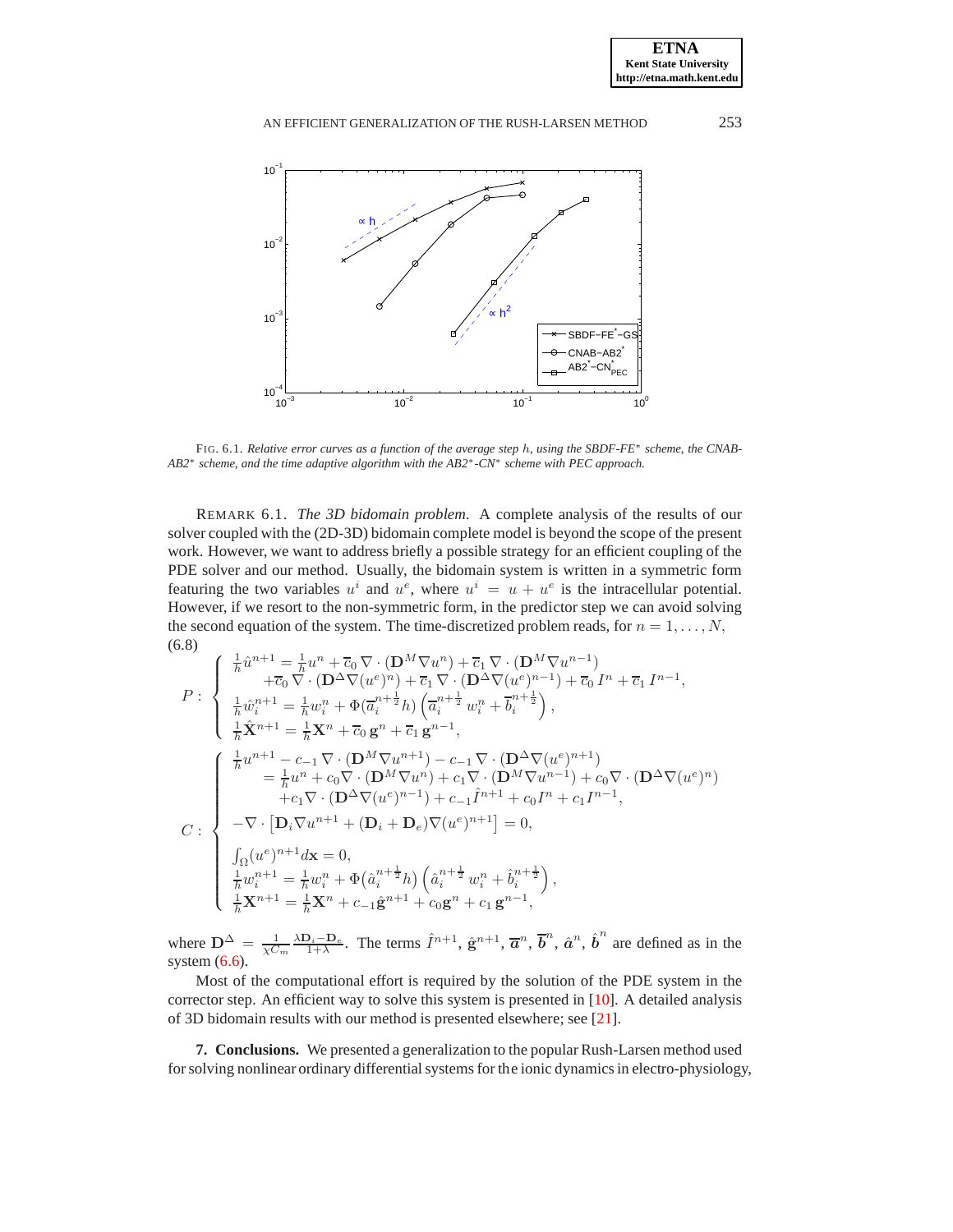in particular for the cardiac potential propagation. We extended the method to a class of second order schemes. These schemes fall into the set of exponential integrators, even if peculiar linearization performed in their formulation makes them different from other schemes previously proposed.

These methods also can be regarded as a generalization of classical multistep methods whenever the problem at hand is naturally split into a linear and a nonlinear part. We have carried out the analysis of the schemes, including the Rush-Larsen scheme which to the best of our knowledge has not been analyzed before. One of the relevant properties of these methods is that they can preserve bounds for the solution. Analysis shows that the approach pursued here improves the absolute stability properties of the corresponding multistep scheme, as numerical results confirm. The major limitation of our approach at this time is the accuracy, which is limited to the second order as a consequence of the linearization procedure. Nevertheless, the methods are accurate enough to be used in realistic electro-cardiology simulations.

We presented an extensive discussion of the predictor-corrector formulation of our method for problems in electro-physiology and on the time-adaptive implementation, which is of paramount relevance in cardiac applications. Preliminary results carried out on a simplified 1D model for cardiac potential confirm the effectiveness of our approach in view of more realistic simulations over 3D domains.

<span id="page-20-0"></span>**Appendix A.** We describe the Luo-Rudy model phase I  $[17]$ . The variables w, X, and functions I,  $a$ ,  $b$ , and  $g$  of the system  $(1.1)$  are specified as follows. We made slight modifications of the original model in functions  $\alpha_h$ ,  $\beta_h$ ,  $\alpha_j$ ,  $\beta_j$ , and  $X_i$  in order to make them continuous. The modifications are only of the inequalities on  $u$ .

 $\mathbf{w} = [h \; j \; m \; d \; f \; X]^T,$  $\boldsymbol{a} = -[(\alpha_h + \beta_h), (\alpha_j + \beta_j), (\alpha_m + \beta_m), (\alpha_d + \beta_d), (\alpha_f + \beta_f), (\alpha_X + \beta_X)]^T,$  $\boldsymbol{b} = [\alpha_h \ \alpha_j \ \alpha_m \ \alpha_d \ \alpha_f \ \alpha_X]^T,$  $\mathbf{X} = [Ca], \quad \mathbf{g} = -10^{-4}I_{si} + 0.07(10^{-4} - Ca),$  $I_{ion} = I_{K1} + I_{K_p} + I_b + I_K + I_{Na} + I_{si},$  $u_0 = -84mV, \quad \mathbf{X}_0 = 2e - 4mM, \quad \mathbf{w}_0 = [1\ 1\ 0\ 0\ 1\ 0]^T,$ 

where the gating functions are defined as follows:

$$
I_{Na} = 23 m^3 h j (u - E_{Na}), \t E_{Na} = 54.4 mV,
$$
  
\n
$$
\alpha_h = 0.135 e^{-\frac{80+u}{6.8}},
$$
  
\n
$$
\beta_h = \begin{cases}\n0.13 \left(1 + e^{-\frac{u+10.66}{11.1}}\right), & u \ge -38.7381, \\
3.56 e^{0.079u} + 3.1 \cdot 10^5 e^{0.35u}, & u < -38.7381, \\
0. & 1 + e^{0.311(u+79.23)}, & u \ge -37.78, \\
0. & u \ge -37.78, \\
\frac{0.3 e^{2.535 \cdot 10^{-7}u}}{1 + e^{-0.1(u+32)}}, & u \ge -39.826, \\
\frac{0.1212 e^{-0.01052u}}{1 + e^{-0.1378(u+40.14)}}, & u < -39.826,\n\end{cases}
$$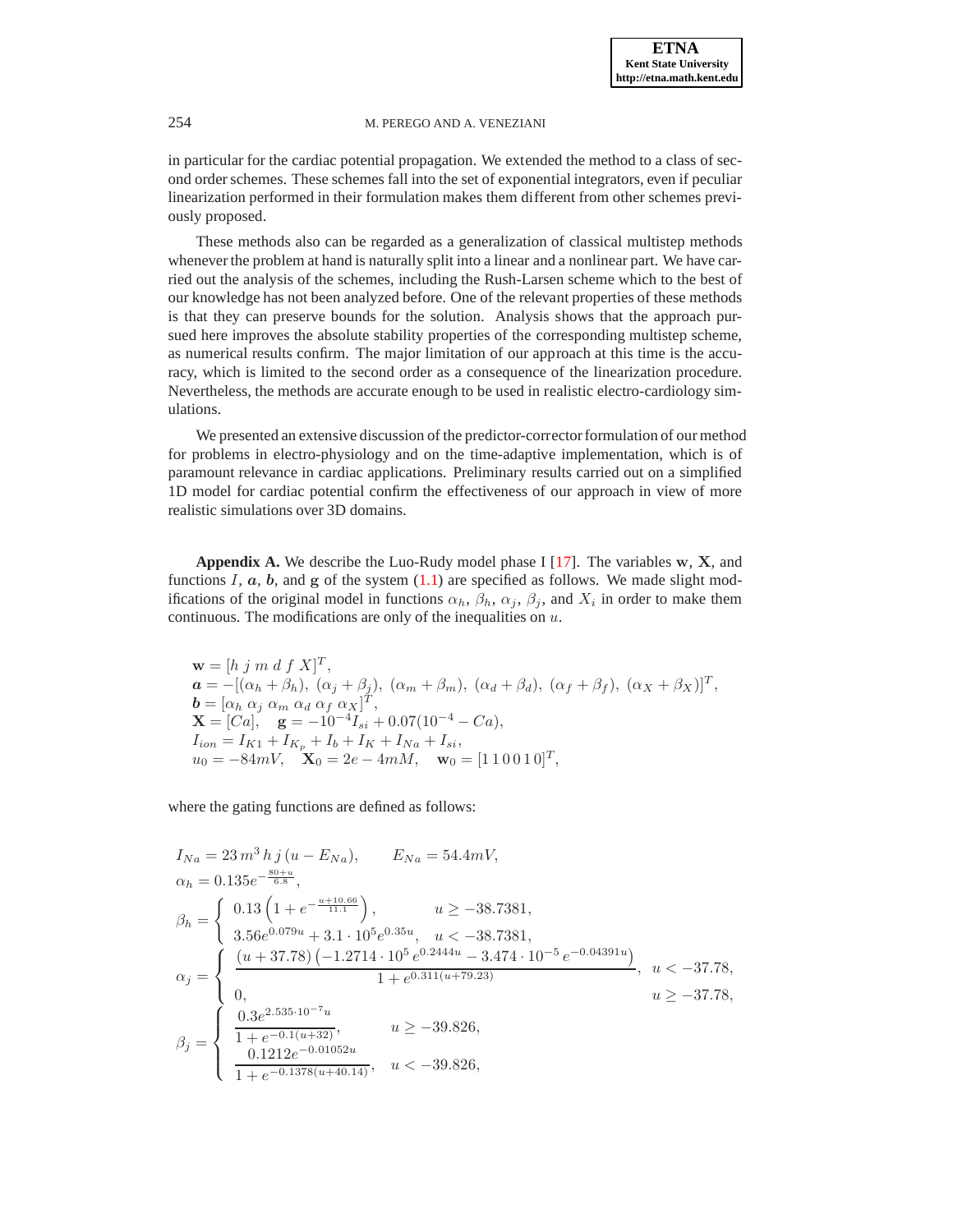$$
\alpha_m = 0.32 \frac{u + 47.13}{1 - e^{-0.1(u + 47.13)}}, \qquad \beta_m = 0.08 e^{-\frac{u}{11}},
$$
  
\n
$$
\alpha_d = 0.095 \frac{e^{-0.01(u - 5)}}{1 + e^{-0.072(u - 5)}}, \qquad \beta_d = 0.07 \frac{e^{-0.017(u + 44)}}{1 + e^{0.05(u + 44)}},
$$
  
\n
$$
\alpha_f = 0.012 \frac{e^{-0.008(u + 28)}}{1 + e^{0.15(u + 28)}}, \qquad \beta_f = 0.0065 \frac{e^{-0.02(u + 30)}}{1 + e^{-0.2(u + 30)}},
$$
  
\n
$$
\alpha_X = 0.0005 \frac{e^{0.083(u + 50)}}{1 + e^{0.057(u + 50)}}, \qquad \beta_X = 0.0013 \frac{e^{-0.06(u + 20)}}{1 + e^{-0.04(u + 20)}}.
$$

Ionic currents are defined as follows:

$$
I_{si} = 0.09 df (u - E_{si}),
$$
  
\n
$$
E_{si} = 7.7 - 13.0287 \ln(Ca),
$$
  
\n
$$
I_{K} = \overline{G_{K}} XX_{i} (u - E_{K}), \quad E_{K} = -77.01 mV, \quad \overline{G}_{K} = 0.282 \sqrt{\frac{K_{o}}{5.4}}, \quad K_{o} = 5.4 mM,
$$
  
\n
$$
X_{i} = \begin{cases} 2.837 \frac{e^{0.04(u + 77)} - 1}{(u + 77)e^{0.04(u + 35)}}, & u > -100.05, \\ 1, & u \le -100.05, \end{cases}
$$
  
\n
$$
I_{K1} = \overline{G}_{K1} \frac{\alpha_{K1}}{\alpha_{K1} + \beta_{K1}} (u - E_{K1}), \quad E_{K1} = -87.26 mV, \quad \overline{G}_{K1} = 0.282 \sqrt{\frac{K_{0}}{5.4}},
$$
  
\n
$$
\alpha_{K1} = 1.02 \frac{1}{1 + e^{0.2385(u - E_{K1} - 59.215)}},
$$
  
\n
$$
\beta_{K1} = \frac{0.49124e^{0.08032(u - E_{K1} + 5.476)} + e^{0.06175(u - E_{K1} - 594.31)}}{1 + e^{-0.5143(u - E_{K1} + 4.753)}},
$$
  
\n
$$
I_{K_{p}} = 0.0183 K_{p} (u - E_{Kp}), \quad E_{K_{p}} = E_{K1},
$$
  
\n
$$
K_{p} = \frac{1}{1 + e^{\frac{7.488 - u}{5.98}}},
$$
  
\n
$$
I_{b} = 0.03921(u + 59.87),
$$

**Acknowledgments**. The authors thank Marta D'Elia for her helpful comments in preparing this work.

### REFERENCES

- <span id="page-21-0"></span>[1] G. W. BEELER AND H. REUTER, *Reconstruction of the action potential of ventricular myocardial fibres*, J. Physiol., 268 (1977), p. 177–210.
- <span id="page-21-6"></span>[2] G. BEYLKIN, J. M. KEISER, AND L. VOZOVOI, *A new class of time discretization schemes for the solution of nonlinear PDEs*, J. Comput. Phys., 147 (1998), pp. 362–387.
- <span id="page-21-4"></span>[3] E. M. CHERRY, H. S. GREENSIDE, AND C. S. HENRIQUEZ, *A space-time adaptive method for simulating complex cardiac dynamics*, Phys. Rev. Lett., 84 (2000), pp. 1343–1346.
- <span id="page-21-1"></span>[4] M. COURTEMANCHE, R. J. RAMIREZ, AND S. NATTEL, *Ionic mechanisms underlying human atrial action potential properties: insights from a mathematical model*, Am. J. Physiol. Heart Circ. Physiol., 275 (1998), pp. H301–H321.
- <span id="page-21-2"></span>[5] M. ETHIER AND Y. BOURGAULT, *Semi-Implicit Time-Discretization schemes for the bidomain model*, SIAM J. Numer. Anal., 46 (2008), pp. 2443–2468.
- <span id="page-21-5"></span>[6] P. C. FRANZONE, P. DEUFLHARD, B. ERDMANN, J. LANG, AND L. F. PAVARINO, *Adaptivity in space and time for reaction-diffusion systems in electrocardiology*, SIAM J. Sci. Comput., 28 (2006), pp. 942–962.
- <span id="page-21-3"></span>[7] P. C. FRANZONE AND L. F. PAVARINO, *A parallel solver for reaction-diffusion systems in computational electrocardiology*, Math. Models Methods Appl. Sci., 14 (2004), pp. 883–911.
- <span id="page-21-7"></span>[8] P. C. FRANZONE, L. F. PAVARINO, AND B. TACCARDI, *Simulating patterns of excitation, repolarization and action potential duration with cardiac bidomain and monodomain models*, Math. Biosci., 197 (2005), pp. 35–66.